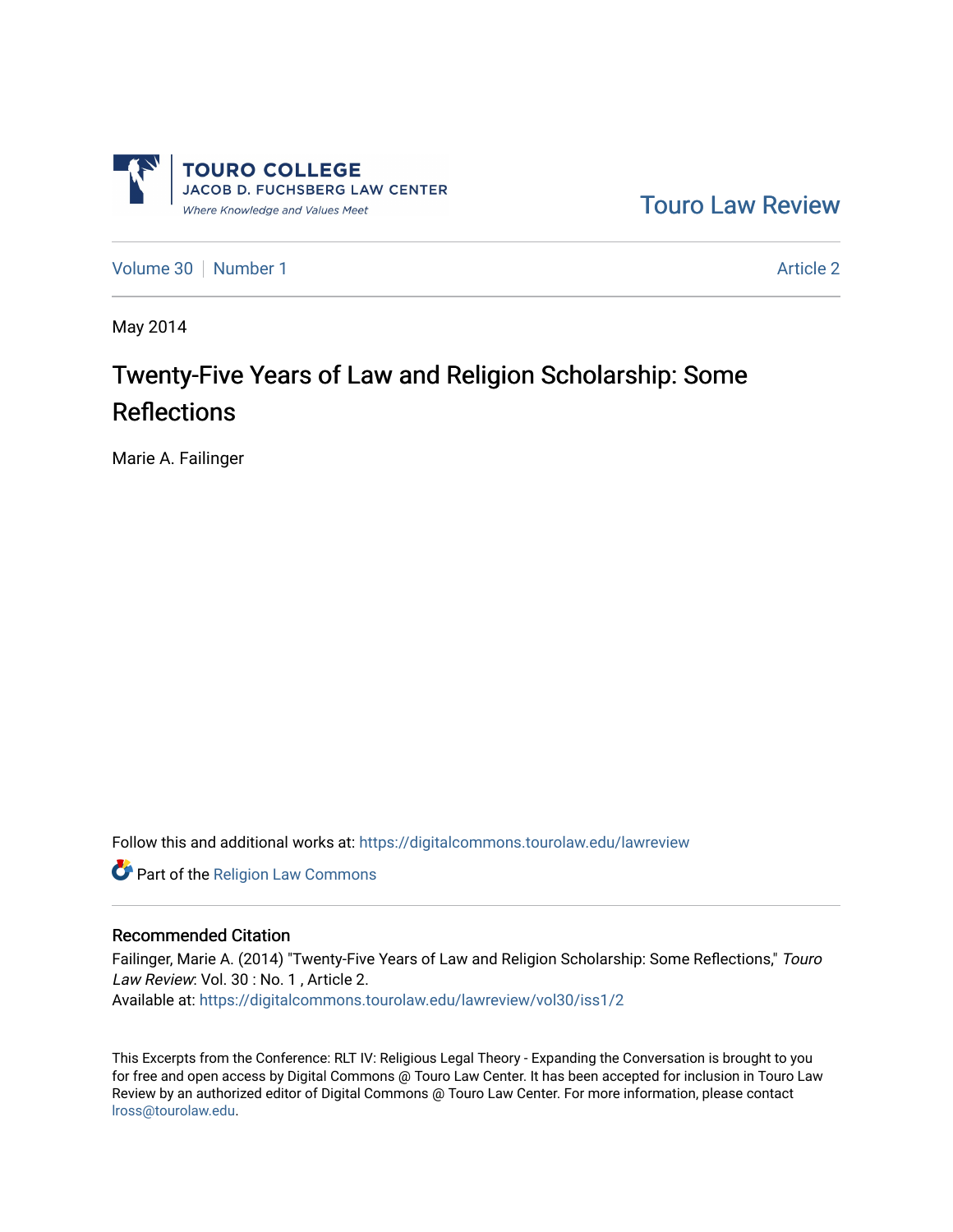Twenty-Five Years of Law and Religion Scholarship: Some Reflections

Cover Page Footnote 30-1

This excerpts from the conference: rlt iv: religious legal theory - expanding the conversation is available in Touro Law Review:<https://digitalcommons.tourolaw.edu/lawreview/vol30/iss1/2>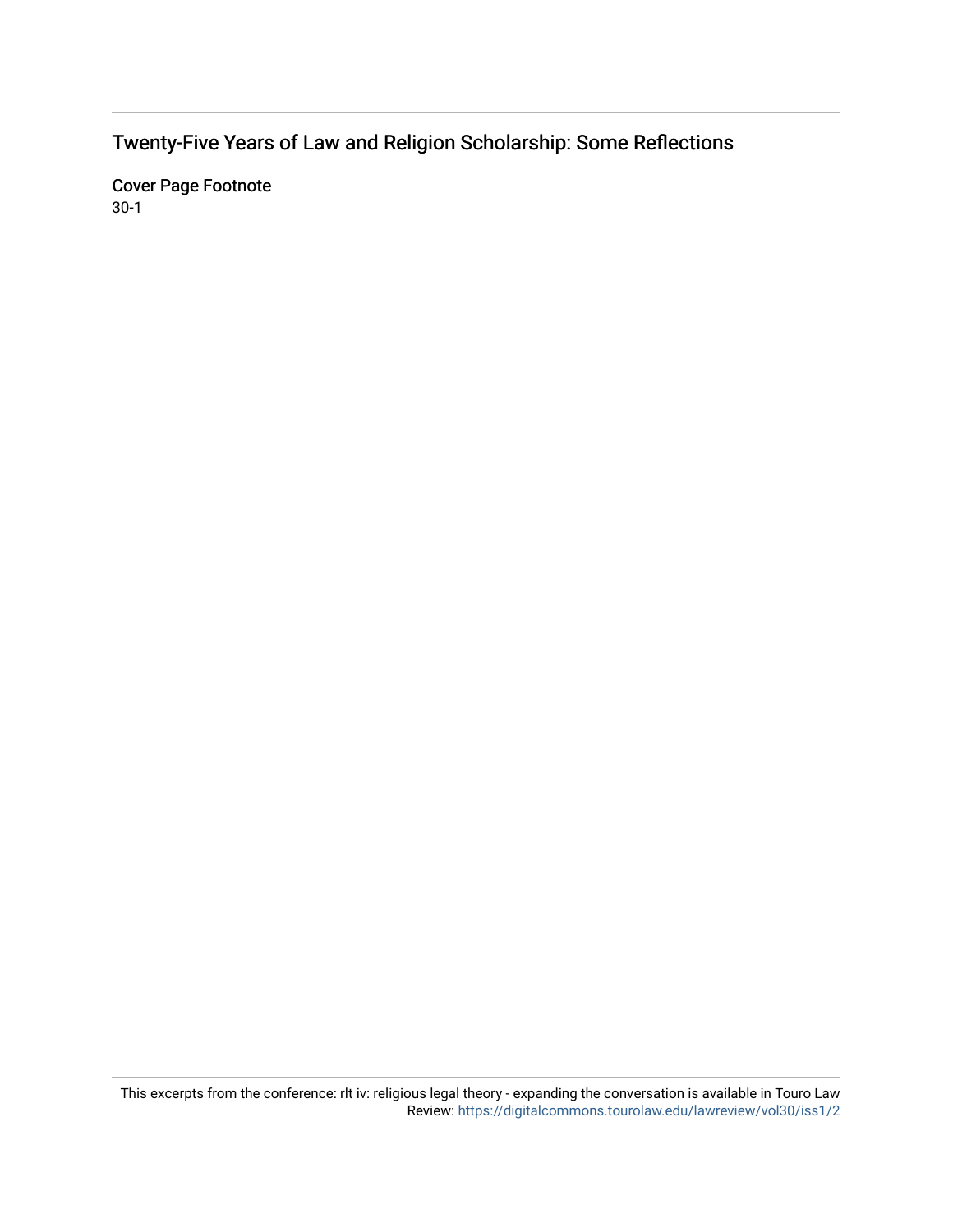# **TWENTY-FIVE YEARS OF LAW AND RELIGION SCHOLARSHIP: SOME REFLECTIONS**

## *Marie A. Failinger*

We might describe this moment in law and religion scholarship as a crescendo in a rich and evocative symphony. It is an almost impossible task to count, much less characterize, the immense body of law and religion work being published in American law reviews and books.<sup>1</sup> Over the past twenty-five years, this field of study has also flourished throughout the world, giving rise to at least twenty specialized journals in the field,<sup>2</sup> not to mention the

2 *See, e.g.*, ÖSTERREICHISCHES ARCHIV FÜR RECHT & RELIGION (discussing current problems of ecclesiastical law in today's society); the French publication, ANNUAIRE DROIT ET RELIGIONS AND REVUE DE DROIT CANONIQUE (discussing decisions of French Courts and the European Court of Human Rights ("ECHR")); three German publications, ZEITSCHRIFT FÜR EVANGELISCHES KIRCHENRECHT (discussing all problems and aspects of Protestant church and state law relating to religion); ARCHIV DES ÖFFENTLICHEN RECHTS (discussing

 Professor of Law, Hamline University School of Law, and retiring Editor-in-Chief of the Journal of Law and Religion. My thanks to Sam Levine and my co-participants at the Religious Legal Theory conference, and to all of the scholars, not all here named in the interests of brevity, whose work has enriched my intellectual life.

<sup>&</sup>lt;sup>1</sup> The references I cite comprise just a fraction of the wonderful works that could be cited. Any obvious omissions are the result of my faulty memory and space considerations, not the work's worthiness. I also ask forgiveness for indulging an editor's prerogative to focus on those works I know well from my work with the Journal of Law and Religion and my scholarship. Others have attempted to try to catalogue some of the work that has emerged in the past few decades, and they will offer different citations. *See* John Witte, *The Study of Law and Religion in the United States: An Interim Report*, 14 ECCL. L.J. 327 (2012) (tracing the development of law and religion study in the United States); David Hollander, *Jewish Law for the Law Librarian*, 98 LAW LIBR. J. 219 (2006) (providing a basic introduction to Jewish law and primary and recent secondary sources); Samuel J. Levine, *Teaching Jewish Law in American Law Schools: An Emerging Development in Law and Religion*, 26 FORDHAM URB. L.J. 1041 (1999) (discussing the prominence of religion in the legal profession); Samuel J. Levine, *Teaching Jewish Law in American Law Schools—Part II: An Annotated Syllabus*, 2 CHI.-KENT J. INT'L & COMP. L. 1 (2002) (introducing students to the place of Jewish law in American law schools and legal scholarship); Howard J. Vogel, *A Survey and Commentary on the New Literature in Law and Religion*, 1 J.L. & RELIGION 79 (1983) (surveying new literature in law and religion). *See also* 15 J.L. & RELIGION 462 (2000-2001); 16 J.L. & RELIGION 1 (2001) (surveying the "best books" in law and religion in the 1990's, including a bibliography of restorative and transitional justice scholarship).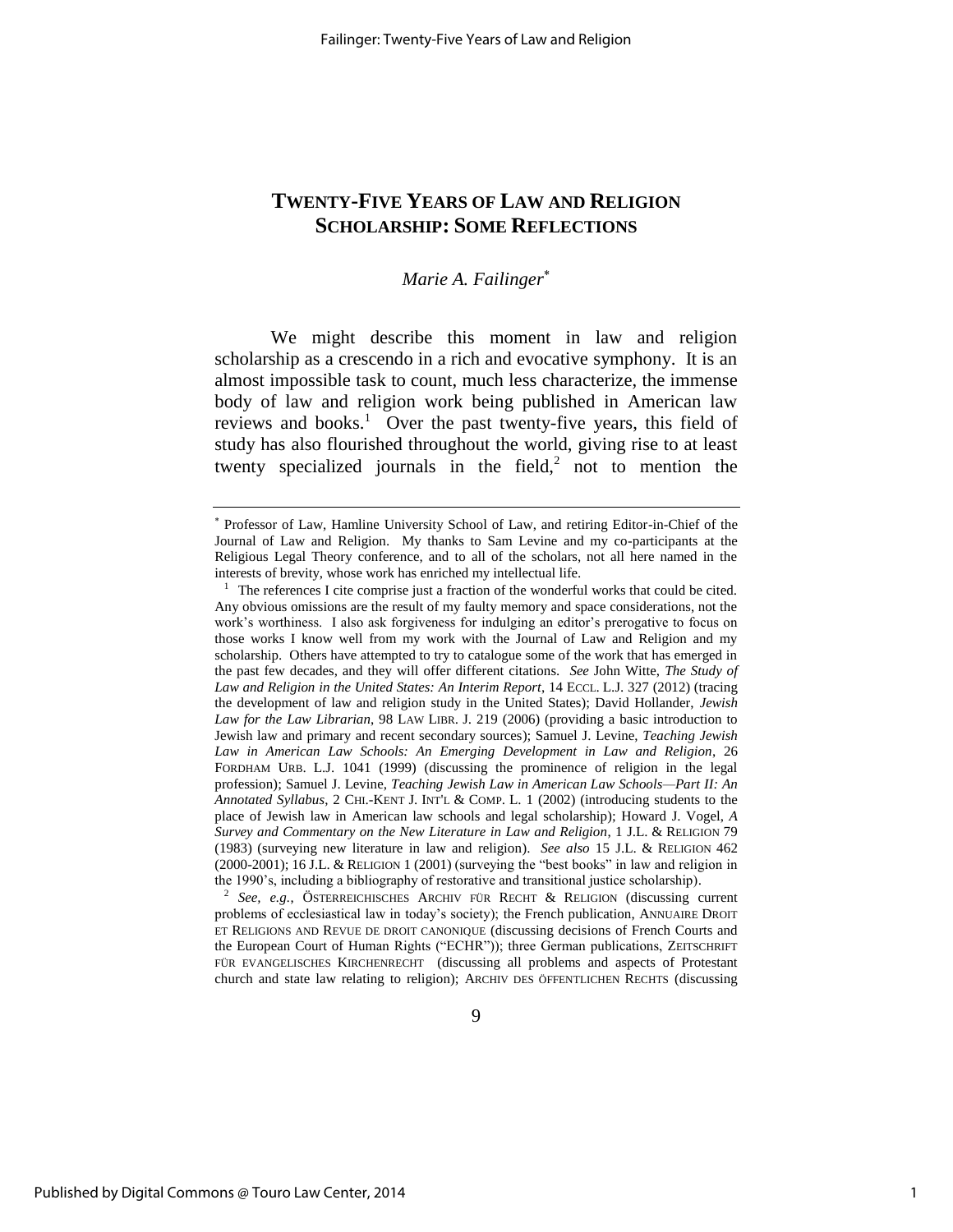outpouring of books<sup>3</sup> and the rise of web-based conversations through blogs such as Mirror of Justice and Religion Clause.<sup>4</sup> However, I think there are important tributaries in this growing stream of scholarship that are worth recognizing and reflecting on, realizing that these streams of scholarship are more turbulent and full of life than the surface that I will describe.

The last quarter-century of scholarly writing in law and religion in America has been characterized by both a broadening and a democratization of law and religion scholarship. This turn of events has produced a rich garden bursting with new genres, themes, and ideologies. If we were to play with this metaphor of a garden, we might think of the central questions of traditional law and religion

<sup>3</sup> Even among law and religion textbooks, the variety and number is impressive. *See, e.g.*, MICHAEL W. MCCONNELL ET AL., RELIGION AND THE CONSTITUTION (3d ed. 2011); JOHN T. NOONAN, JR. & EDWARD MCGLYNN GAFFNEY, JR., RELIGIOUS FREEDOM: HISTORY, CASES AND OTHER MATERIALS ON THE INTERACTION OF RELIGION AND GOVERNMENT (3d ed. 2011) (analyzing important developments in church-state relations); HOWARD LESNICK, RELIGION IN LEGAL THOUGHT AND PRACTICE (2010); W. COLE DURHAM, JR. & BRETT G. SCHARFFS, LAW AND RELIGION: NATIONAL, INTERNATIONAL, AND COMPARATIVE PERSPECTIVES (2010); LESLIE C. GRIFFIN, LAW AND RELIGION: CASES AND MATERIALS (3d ed. 2013); ASPEN PUBLISHERS, LAW AND RELIGION: CASES IN CONTEXT (Leslie C. Griffin ed., 2010).

4 *See, e.g.*, Richard W. Garnett, *The Competing Claims of Law and Religion*, MIRROR OF JUST. (Jan. 22, 2013, 9:42 AM), http://mirrorofjustice.blogs.com/mirrorofjustice/2013/01/thecompeting-claims-of-law-and-religion.html (discussing Catholic legal thought in a blog cowritten by a number of authors); CTR. FOR L. AND RELIGION F., http://clrforum.org (last visited Jan. 6, 2014); Howard Friedman, RELIGION CLAUSE, http://religionclause.blogspot.co m (last visited Jan. 6, 2014); Neil Addison, RELIGION L. BLOG, http://religionlaw.blogspot.co m (last visited Jan. 6, 2014); WHERE L. AND RELIGION MEET, http://www.emorylawandreligi on.com (last visited Jan. 6, 2014).

developments in theories of constitutional law); KIRCHE UND RECHT: ZEITSCHRIFT FÜR DIE KIRCHLICHE UND STAATLICHE PRAXIS (discussing ecclesiastical and state law); the British publication, ECCLESIASTICAL LAW JOURNAL AND RELIGION, STATE & SOCIETY, and the Italian publication, QUADERNI DI DIRITTO E POLITICA ECCLESIASTICA (discussing law and religion topics). In both the Netherlands and in Spain, there are at least three such journals: RELIGION, LAW AND PUBLIC POLICY: THE JOURNAL OF RELIGION AND HUMAN RIGHTS (discussing the interactions, conflicts, and reconciliations between religion and human rights); ISLAMIC LAW AND SOCIETY (discussing classical and modern Islamic law)*;* ANUARIO DE DERECHO ECLESIASTICO DEL ESTADO (discussing law and religion topics in Spain); DERECHO Y RELIGION (analyzing issues associated with outward expression of religion); REVISTA GENERAL DE DER., CANÓNICO Y DER, ECLESIÁSTICO DEL ESTADO (discussing law and religion issues); and in Switzerland, VERITAS ET JUS (discussing canon law, ecclesiastical law, and relationships between church and state). Journals published in the United States include the JOURNAL OF CHURCH AND STATE (discussing constitutional, historical, philosophical, theological, and sociological studies on religion); THE J.L. & RELIGION; THE OXFORD J.L. & RELIGION; THE RUTGERS J.L. & RELIGION (discussing the dynamic interaction between law and religion). Some of these journals focus on special areas such as state law or canon law, while others are international in scope.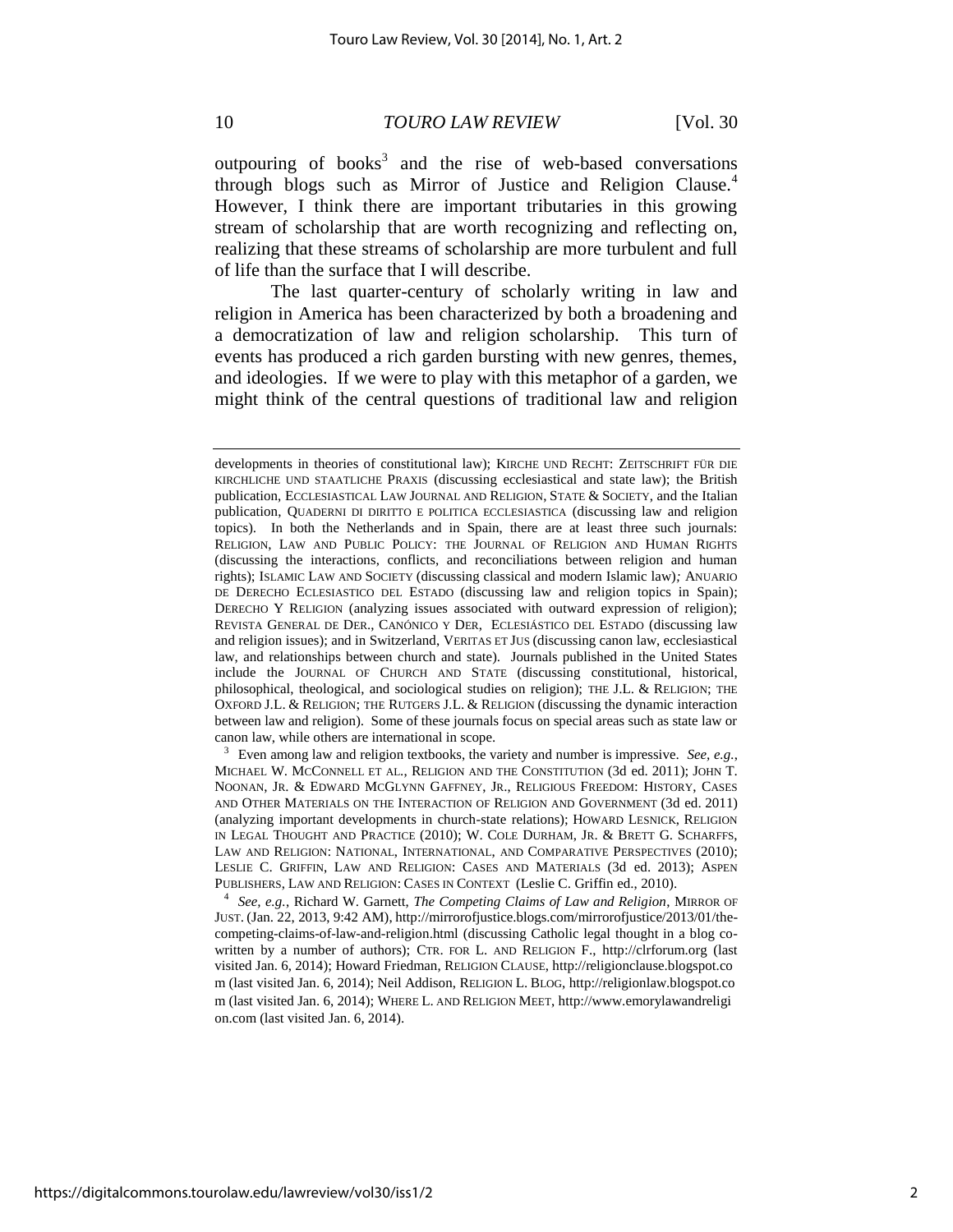studies, those framed by what I would call mainline institutions and scholars, as the stalwart plantings in the garden. These scholars continue to parse such questions as the relationship between the state and religious organizations, $5$  the limits on the right of believers to challenge or even disobey secular law,<sup>6</sup> and the debate between Enlightenment secularism and dominant religion on the role of religious belief and activity in shaping our common life.<sup>7</sup> Other scholarship, like heirloom tomatoes, has deepened and sharpened our authentic connection to a past by more correctly and richly re-telling the actual history that shapes our imagination about religious freedom in our time.<sup>8</sup> This historical and political scholarship ranges wide—

<sup>5</sup> *See, e.g.*, Thomas C. Berg, *The Voluntary Principle and Church Autonomy, Then and Now*, 2004 BYU L. REV. 1593, 1596 (2004) (describing Carl Esbeck's work on church autonomy, and posing the uncertainty of historical application of voluntary principle in cases of government aid to religious organizations, promotion of religious ideas, such as through prayer in the public schools, and protection of believers against generally applicable laws); William Johnson Everett, *Ecclesial Freedom and Federal Order: Reflections on the Pacific Homes Case*, 12 J.L. & RELIGION 371 (1996) (discussing state intervention into structure religious health care facility organization); Carl H. Esbeck, *Government Regulation of Religiously Based Social Services: The First Amendment Considerations*, 19 HASTINGS CONST. L.Q. 343 (1992) (attempting a methodology for determining First Amendment limitations on government regulation of religious institutions). Edward McGlynn Gaffney, Jr. has written regularly on this topic. *See, e.g.*, Edward McGlynn Gaffney, Jr., *On Not Rendering to Caesar: The Unconstitutionality of the Regulation of Activities of Religious Organizations Relating to Politics*, 40 DEPAUL L. REV. 1 (1990).

<sup>6</sup> *See, e.g.*, Barbara Bezdek, *Religious Outlaws: Narratives of Legality and the Politics of Citizen Interpretation*, 62 TENN. L. REV. 899 (1995) (describing the history of the modern Sanctuary movement in the U.S.).

<sup>7</sup> *See, e.g.*, Daniel O. Conkle, *Secular Fundamentalism, Religious Fundamentalism and the Search for Truth in Contemporary America*, 12 J.L. & RELIGION 337 (1995) (discussing ways in which secular assumptions about private life and truth, interpretation and liberal values are fundamentalist, and critiquing fundamentalist thinking); Franklin I. Gamwell, *Religion and Reason in American Politics*, 2 J.L. & RELIGION 325 (1984) (discussing the Framers' commitment to rational public argument and the importance of religion to public life).

<sup>8</sup> These historical works range over a large number of subjects. *See, e.g.*, Lucas P. Volkman, *Church Property Disputes, Religious Freedom, and the Ordeal of African Methodists in Antebellum St. Louis:* Farrar v. Finney (1855), 27 J.L. & RELIGION 83 (2011- 2012) (describing the 19th century history of a church property dispute between white and African American Methodists when the Methodist Church split over the question of slavery); Steven Wedgeworth, *"The Two Sons of Oil" and the Limits of American Religious Dissent*, 27 J.L. & RELIGION 141 (2011-2012) (describing the fight between two Covenanter Presbyterians, Samuel Brown Wylie and William Findley, who fought over whether the American Constitution was compatible with Christian principles); William G. Ross, *The Role of Religion in the Defeat of the 1937 Court-Packing Plan*, 23 J.L. & RELIGION 629 (2007-2008) (describing how religious leaders' and organizations' concerns about threats to religious liberty protected by the Supreme Court helped form the coalition defeating the court-packing plan).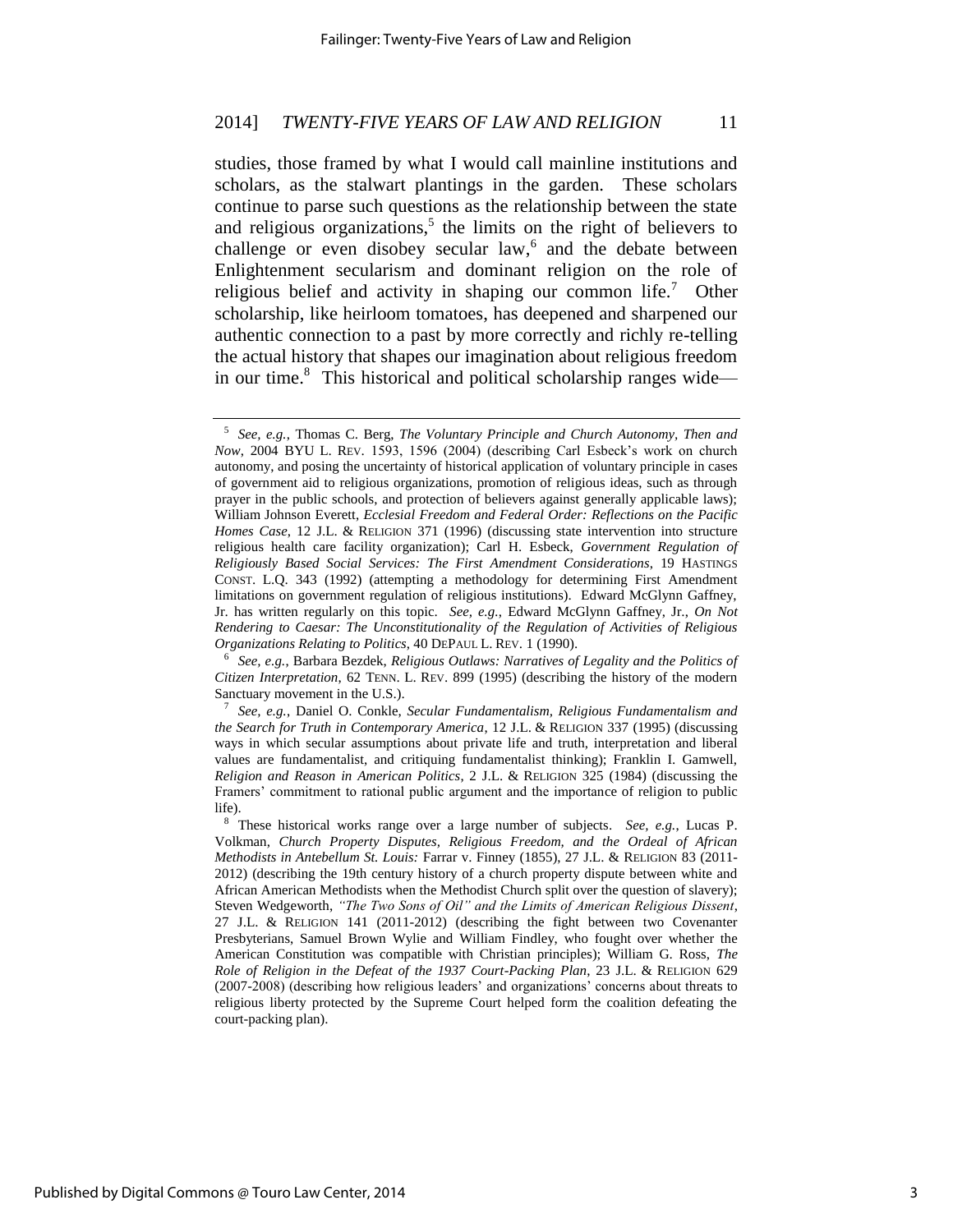for example, it re-tells the story of English and European Enlightenment responses to the religious wars, $9$  the story of American leaders' responses to religious diversity in the colonies and early American history,  $10$  the interaction between Muslim rulers and scholars in the early medieval period, $11$  the struggle of Jews to find an authentically Jewish interpretive voice in the modern age,  $12$  and the influence of Hinduism or Buddhism on modern nation-states from India to Korea, $^{13}$  to touch only the surface. This scholarship also

<sup>11</sup> *See, e.g.*, WAEL B. HALLAQ, AN INTRODUCTION TO ISLAMIC LAW (2009). This is Hallaq's more concise introduction to pre-modern Islamic law and the influence of colonization on Muslim legal institutions. *Id.*

<sup>13</sup> *See, e.g.*, Mark Nathan, *The Encounter of Buddhism and Law in Early Twentieth-Century Korea*, 25 J.L. & RELIGION 1 (2009-2010) (revising the view that Japanese colonial rule over Korea was responsible for the influence of Buddhism in that country and considering whether Buddhist reforms incorporated with secular legal norms on proselytizaton to create modern Korean Buddhist institutions); Debarati Halder & K. Jaishankar, *Property Rights of Hindu Women: A Feminist Review of Succession Laws of Ancient, Medieval, and Modern India*, 24 J.L. & RELIGION 663 (2008-2009) (critiquing of the restriction of Hindu women's property rights in India during ancient, medieval and modern

<sup>9</sup> *See, e.g.*, Peter G. Danchin, *The Emergence and Structure of Religious Freedom in International Law Reconsidered*, 23 J.L. & RELIGION 455 (2007-2008) (arguing that the standard story tracing the rise of secularism from the Reformation and Peace of Westphalia to the Enlightenment and modern life fails to capture the complex value pluralism that existed throughout this history); Harold J. Berman, *Conscience and Law: The Lutheran Reformation and the Western Tradition*, 5 J.L. & RELIGION 177 (1987) (describing the "legal reformation" that occurred after Luther and others reformed the church). John Witte, Jr. has written extensively on post-Reformation law reform. *See, e.g.*, JOHN WITTE, JR., FROM SACRAMENT TO CONTRACT: MARRIAGE, RELIGION, AND LAW IN THE WESTERN TRADITION (2d ed. 2012) (tracing the development of marriage law from Catholic canon law to Lutheran, Calvinist, Anglican and Enlightenment influences on secular law).

<sup>&</sup>lt;sup>10</sup> See, e.g., STEVEN K. GREEN, THE SECOND DISESTABLISHMENT: CHURCH AND STATE IN NINETEENTH CENTURY AMERICA (2010) (examining the development of church and state during the nineteenth century); Robert Emery, *Church and State in the Early Republic: The Covenanters' Radical Critique*, 25 J.L. & RELIGION 487 (2009-2010) (describing Revolutionary War-era critique of Reformed Presbyterians about the nature of state authority); David M. Cobin & Earl Schwartz, *The Encrypted Sermons of Sabato Morais*, 23 J.L. & RELIGION 147 (2007-2008) (presenting 1861-1862 anti-slavery sermons of American rabbi Sabato Morais); Arlin Adams & Charles J. Emmerich, *William Penn and the American Heritage of Religious Liberty*, 8 J.L. & RELIGION 57 (1990) (describing how Penn's view of ultimate allegiance owing God over the state influenced Penn's vision for the Pennsylvania colony).

<sup>12</sup> *See, e.g.*, Yosef Lindell, *A Science Like Any Other? Classical Legal Formalism in the Halakhic Jurisprudence of Rabbis Isaac Jacob Reines and Moses Avigdor Amiel*, 28 J.L. & RELIGION 179, 179 (2012-2013) (describing how these late nineteenth century rabbis attempted, like their secular contemporaries, to order Jewish law along a "scientific" and rational model); Amihai Radzyner, *Between Scholar and Jurist: The Controversy over the Research of Jewish Law Using Comparative Methods at the Early Time of the Field*, 23 J.L. & RELIGION 189, 191-92 (2007-2008) (discussing debates in the Jewish law society over the interpretation of halakhah, or Jewish law).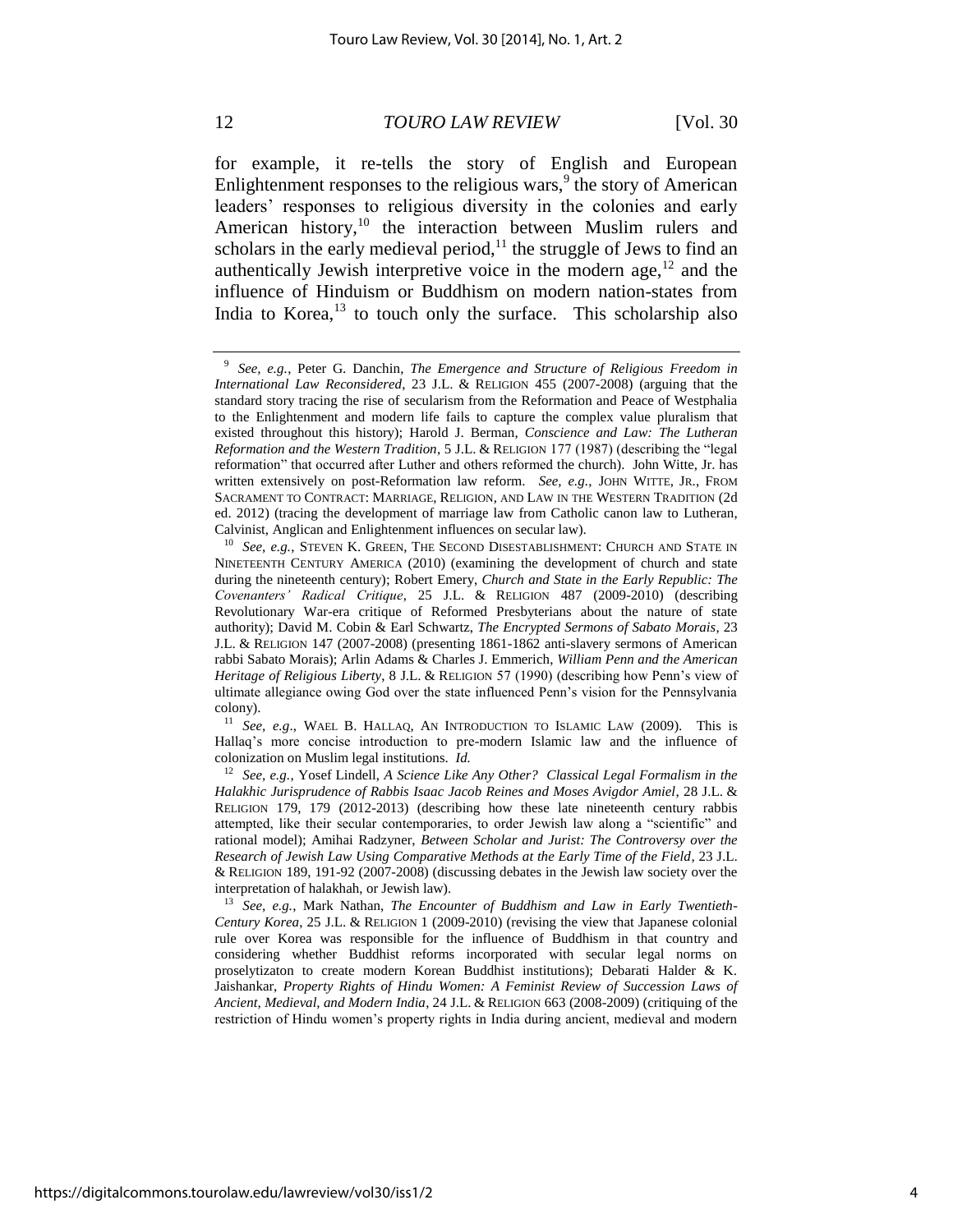deepens, and makes more complex, the record of stories that have become commonplace to us, from the debates over abortion<sup>14</sup> and evolution<sup>15</sup> to the protection of Native American sacred sites<sup>16</sup> and local conflicts over the siting of houses of worship.<sup>17</sup>

Some of this scholarship, like the perennial vegetables in the garden, is focused on maintaining our relationships with each other in the highly pluralistic, contentious geography in which we live together. While much of it focuses on traditional legal issues, such as parsing the First Amendment,<sup>18</sup> the Religious Freedom Restoration Act ("RFRA"),<sup>19</sup> or state and federal religious non-discrimination statutes in the U.S.<sup>20</sup> and other nations,  $2\overline{1}$  in my mind, the most

<sup>19</sup> *See, e.g.*, Scott C. Idleman, *The Religious Freedom Restoration Act: Pushing the Limits of Legislative Power*, 73 TEX. L. Rev. 247 (1994) (questioning whether RFRA would have the effect of discouraging state or court moves to encourage religious liberty).

<sup>20</sup> *See, e.g*., Steven D. Jamar, *Accommodating Religion at Work: A Principled Approach to Title VII and Religious Freedom*, 40 N.Y.L. SCH. L. REV. 719, 729 (1996) (proposing a discursive approach to employment-related religious accommodation informed "by the principles and ideals of tolerance, equality, neutrality, and inclusion.").

<sup>21</sup> *See, e.g.*, Gerhard Robbers, *Church Autonomy in the European Court of Human Rights—Recent Developments in Germany*, 26 J.L. & RELIGION 281, 283-84 (2010-2011)

times).

<sup>&</sup>lt;sup>14</sup> See generally ELIZABETH MENSCH & ALAN FREEMAN, THE POLITICS OF VIRTUE: IS ABORTION DEBATABLE? (1993) (tracing the history of fundamentalist and mainstream Protestant and Catholic influences on the abortion debate in the U.S.).

<sup>&</sup>lt;sup>15</sup> For a complex history of the Scopes trial, see EDWARD J. LARSON, SUMMER FOR THE GODS: THE SCOPES TRIAL AND AMERICA'S CONTINUING DEBATE OVER SCIENCE AND RELIGION (1997).

<sup>16</sup> *See, e.g.*, Howard J. Vogel, *The Clash of Stories at Chimney Rock: A Narrative Approach to Cultural Conflict over Native American Sacred Sites on Public Land*, 41 SANTA CLARA L. REV. 757 (2001) (describing how conflicting Native and white meta-narratives resulted in the legal conflict over the protection of American Indian sacred sites).

<sup>17</sup> *See, e.g.*, Douglas Laycock & Luke W. Goodrich, *RLUIPA: Necessary, Modest and Under-Enforced*, 39 FORDHAM URB. L.J. 1021, 1049 (2012); Douglas Laycock, *State RFRAS and Land Use Regulation*, 32 U.C. DAVIS. L. REV. 755 (1999) (describing legal conflicts over exemptions for houses of worship).

<sup>&</sup>lt;sup>18</sup> Among the regular contributors to these debates are: STEVEN D. SMITH, FOREORDAINED FAILURE: THE QUEST FOR A CONSTITUTIONAL PRINCIPLE OF RELIGIOUS FREEDOM (1995); MARCI HAMILTON, GOD VS. THE GAVEL: RELIGION AND THE RULE OF LAW (2005) (discussing the impropriety of court exemptions for religious conduct in cases such as protection of children in faith healing families and religious land use accommodations); Thomas C. Berg, *Religious Liberty in America at the End of the Century*, 16 J.L. & RELIGION 187 (2001) (discussing the Supreme Court's move from strict separation to religious equality and critiquing its failure to emphasize religious freedom as the core value of the Religion Clauses); Michael W. McConnell, *Religious Freedom at a Crossroads*, 59 U. CHI. L. REV. 115, 117 (1992) (critiquing Supreme Court Establishment Clause jurisprudence and arguing for the Court to "foster a regime of religious pluralism . . . ."); Douglas Laycock, *Formal, Substantive and Disaggregated Neutrality Toward Religion*, 39 DEPAUL L. REV. 993 (1990) (arguing that the Religion Clauses should be read to guarantee substantive neutrality).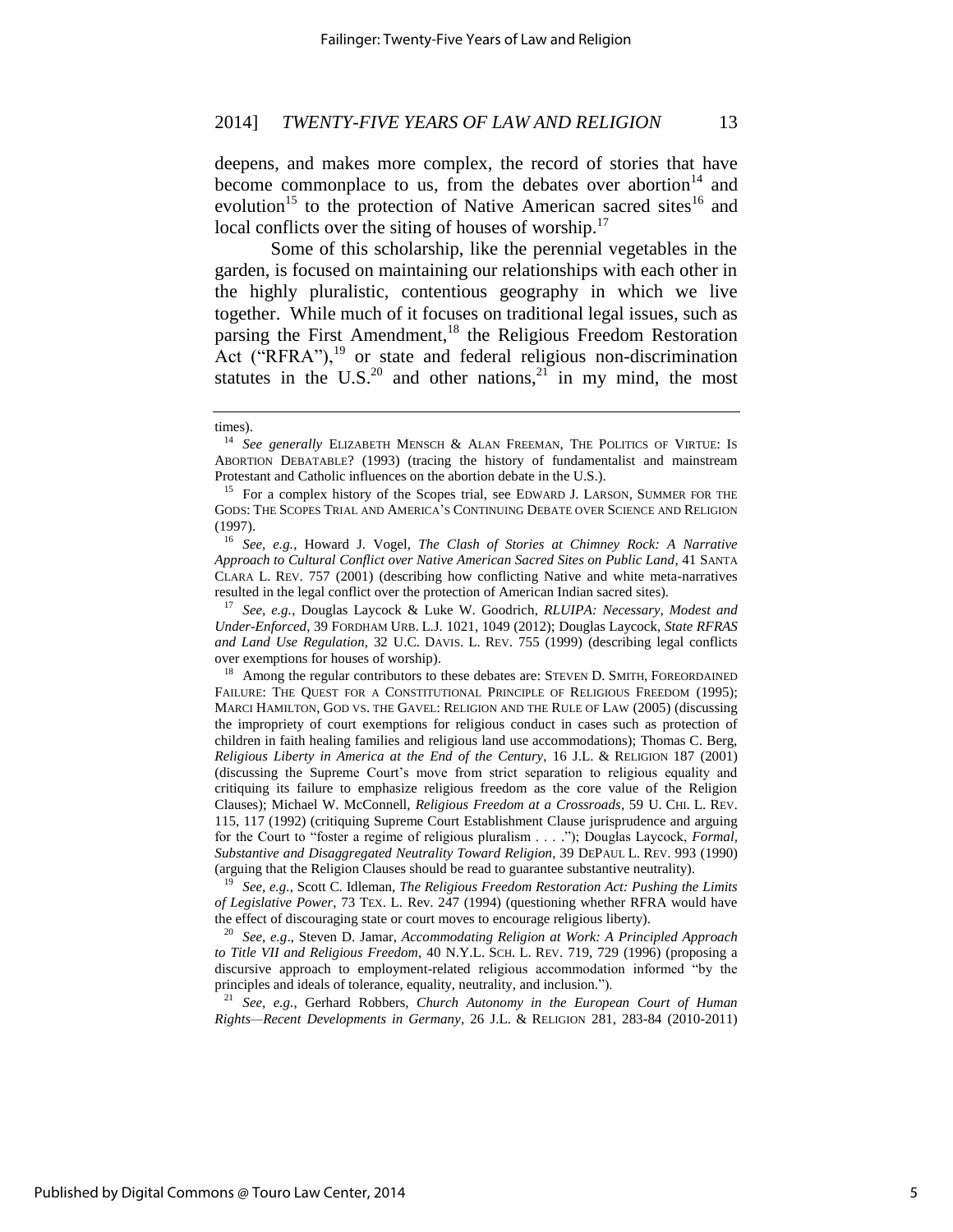important work in this area asks about the ethics of community in a religiously pluralistic culture.<sup>22</sup> Whether they are writing about religious speech or international human rights, scholars like Michael Perry,  $^{23}$  Kent Greenawalt<sup>24</sup> and many others have asked establishment lawyers, judges, and scholars to consider what moral duties we owe each other, and especially, what duties we American public elites owe the rest of our society, from humility about our truths to careful listening and embracing of the Other. $^{25}$ 

But if we looked at the garden of law and religion scholarship from the gate, we would see that these stalwart plantings, critical as they are, are almost overshadowed by the luxuriant growth of all sorts of other scholarly work. Some of this work, like a grafted plant,

<sup>23</sup> Two of Perry's many works along this line are MICHAEL J. PERRY, LOVE & POWER: THE ROLE OF RELIGION AND MORALITY IN AMERICAN POLITICS (1991); and MICHAEL J. PERRY, THE IDEA OF HUMAN RIGHTS: FOUR INQUIRIES (1998).

<sup>24</sup> As one example of his work, see KENT GREENAWALT, PRIVATE CONSCIENCES AND PUBLIC REASONS 6-7 (1995) (arguing that liberal democracies should not prohibit all morally problematical actions because of pluralistic views about human good, and should permit citizens to rely on their religious and moral convictions when they are proposing solutions to contested social problems).

<sup>25</sup> *See, e.g.*, PERRY, LOVE & POWER, *supra* note 23, at 125, 132-37 (arguing for "ecumenical political dialogue" characterized by the concerns for "fallibilism (in conjunction with pluralism), self-interest, [tolerance,] compassion, community, and conscientiousness"); M. Cathleen Kaveny, *Diversity and Deliberation*, 34 J. RELIGIOUS ETHICS 311, 311, 317-18, 333 (2006) (discussing dialogical diversity on a presidential bioethics commission); Mark A. Chinen, *Crumbs from the Table: The Syrophoenician Woman and International Law*, 27 J.L. & RELIGION 1 (2011-2012) (following theologian Miroslav Volf and arguing that international law can be guided by a metaphor of reconciliation as self-sacrificial embrace of the Other).

https://digitalcommons.tourolaw.edu/lawreview/vol30/iss1/2

<sup>(</sup>describing recent church autonomy cases in the ECHR and arguing that tolerance and respect be given not only to issues of worship and ritual practice, but also to religious beliefs about the way religious communities should be structured, including respect for ways in which religious communities differ from general secular behavior and norms); *see also* Carolyn Evans, *Individual and Group Religious Freedom in the European Court of Human Rights: Cracks in the Intellectual Architecture*, 26 J.L. & RELIGION 321 (2010-2011) (describing the work of the ECHR on religious freedom issues involving religious registration and headscarves worn by Muslim women).

The efforts of Ayelet Shachar to describe and re-define the relationship between religious communities and secular states on behalf of religious women caught between two worlds are most prominently illustrated in her award-winning text AYELET SHACHAR, MULTICULTURAL JURISDICTIONS: CULTURAL DIFFERENCES AND WOMEN'S RIGHTS (2001). *See also* Roshan Danesh, *Church and State in the Bahá'í Faith: An Epistemic Approach*, 24 J.L. & RELIGION 21, 25 (2008-2009) (suggesting that the Bahá'í theological vision is compatible with pluralistic forms of government); FREDERICK MARK GEDICKS, THE RHETORIC OF CHURCH AND STATE: A CRITICAL ANALYSIS OF RELIGION CLAUSE JURISPRUDENCE 4 (1995) (arguing that the Supreme Court's religion decisions evince "the displacement of a religiously informed communitarian discourse on public morality and politics by a secular, neutral, individualist discourse on such matters.").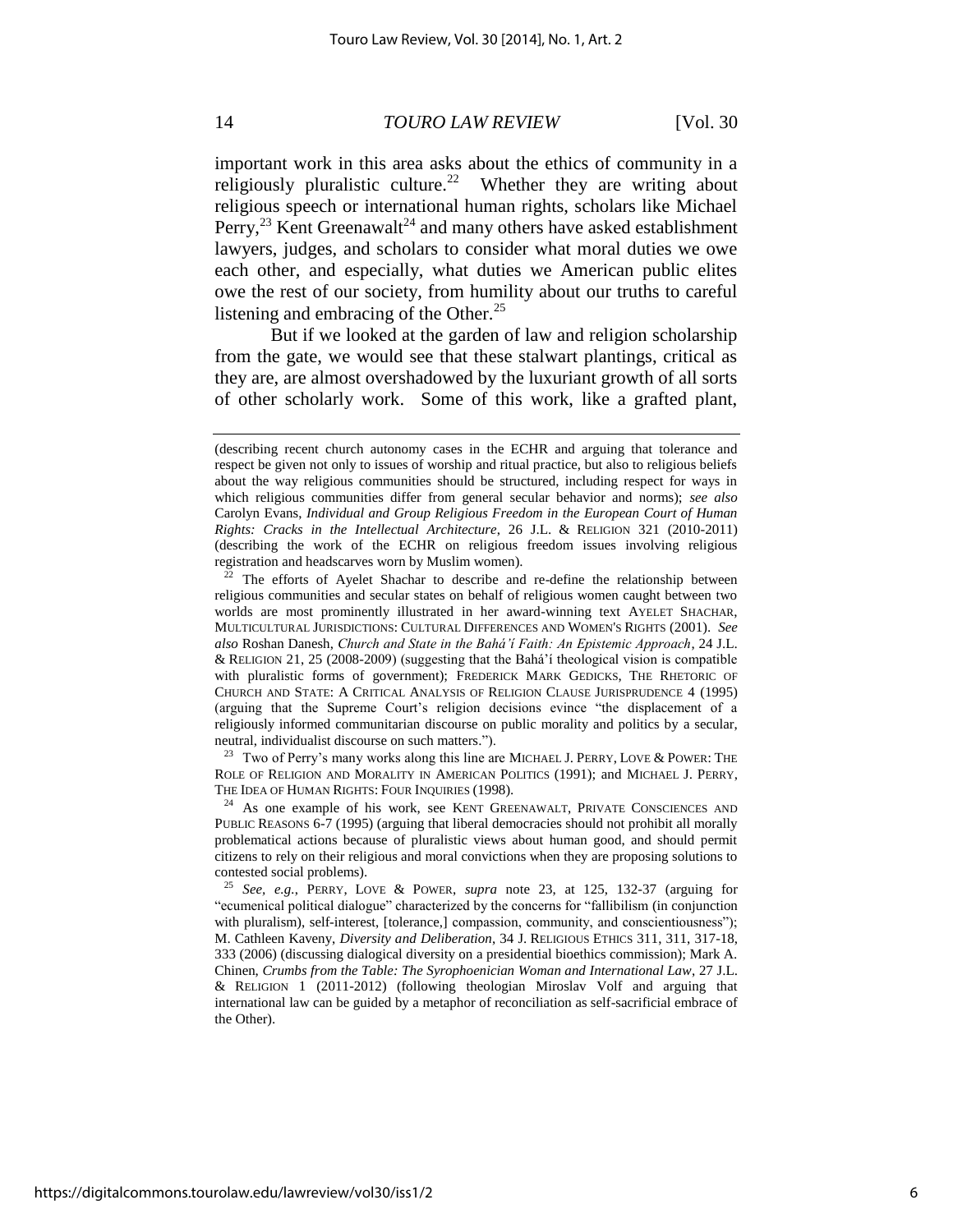certainly engages traditional scholarship on its own terms, pointing out some missing insight from a different jurisprudential, historical, or philosophical approach. Other work, however, starts from completely new seed, independently formed and sometimes almost dismissive of the garden stalwarts.

What is especially telling about a considerable amount of this scholarship is that it is unapologetically religious. By that, I mean that its authors disclose their religious traditions, experiences, and commitments forthrightly. In some cases, they are telling stories of their own religious journeys.<sup>26</sup> In other cases, they use the language, narratives and ritual rhythms of their faith traditions to frame and explain what they have learned about the interweaving of law and religion in their own lives, in their own communities, in thought itself. $27$  Some work is autodidactic, evincing the author's own attempt to learn a tradition he or she missed in a madrasa or synagogue or Sunday school. $^{28}$  Some is confessional, asserting who

See, e.g., HOWARD LESNICK, LISTENING FOR GOD: RELIGION AND MORAL DISCERNMENT (Author's Choice Press 2007) (1998); REBECCA REDWOOD FRENCH, THE GOLDEN YOKE: THE LEGAL COSMOLOGY OF BUDDHIST TIBET 341-47 (1995) (describing her encounter with a Buddhist monk and its effect on her understanding of Buddhist theology).

<sup>27</sup> *See, e.g.*, Chinen, *supra* note 25 (using the Biblical story of the Syrophoenician woman to probe the foundations of international human rights); Howard Lesnick, *No Other Gods: Answering the Call of Faith in the Practice of Law*, 18 J.L. & RELIGION 459 (2002-2003) (quoting Thomas L. Shaffer, *The Tension between Law in America and the Religious Tradition*, *in* LAW AND THE ORDERING OF OUR LIFE TOGETHER 28, 45 (Richard John Neuhaus ed., 1989) (describing Thomas Shaffer's work as an argument that a lawyer is a person "called out of the church, sent out from [a] particular people, to do something that is religiously important")); Jawdat Said, *Law, Religion and the Prophetic Method of Social Change*, 15 J.L. & RELIGION 83 (2000-2001) (discussing the Quran's understanding of humanity and the roots of historical violence in human history); Perry Dane, *The Yoke of Heaven, the Question of Sinai, and the Life of Law*, 44 U. TORONTO L.J. 353 (1994) (arguing that revelation is not a prerequisite to accepting halakhic responsibilities). Much of this work is part of what Russell Pearce and Amy Uelman have called "the religious lawyering movement," which aims at being self-reflective about the place of a lawyer's faith in his or her professional work. For a description of this movement, see Robert K. Vischer, *Heretics in the Temple of Law: The Promise and Peril of the Religious Lawyering Movement*, 19 J.L. & RELIGION 427 (2004) (arguing that the analogy of lawyers to priests in the legal profession must be discarded in favor of a new paradigm that both respects the communal aspects of religious lawyering and the foundations of the project of liberalism). *See also* Russell G. Pearce & Amelia J. Uelmen, *Religious Lawyering's Second Wave*, 21 J.L. & RELIGION 269 (2005-2006) (discussing the "first wave" of discussion focusing on whether lawyers should bring their faith traditions to bear on their professional work and "second wave" on how lawyers should do so).

<sup>&</sup>lt;sup>28</sup> Most of this work remains unpublished because sophisticated lawyers do not have an equally sophisticated understanding of their own religious traditions, making the job of producing scholarship balanced in complexity between law and religion more difficult. Nonetheless, most such writing has value in the development of the author's understanding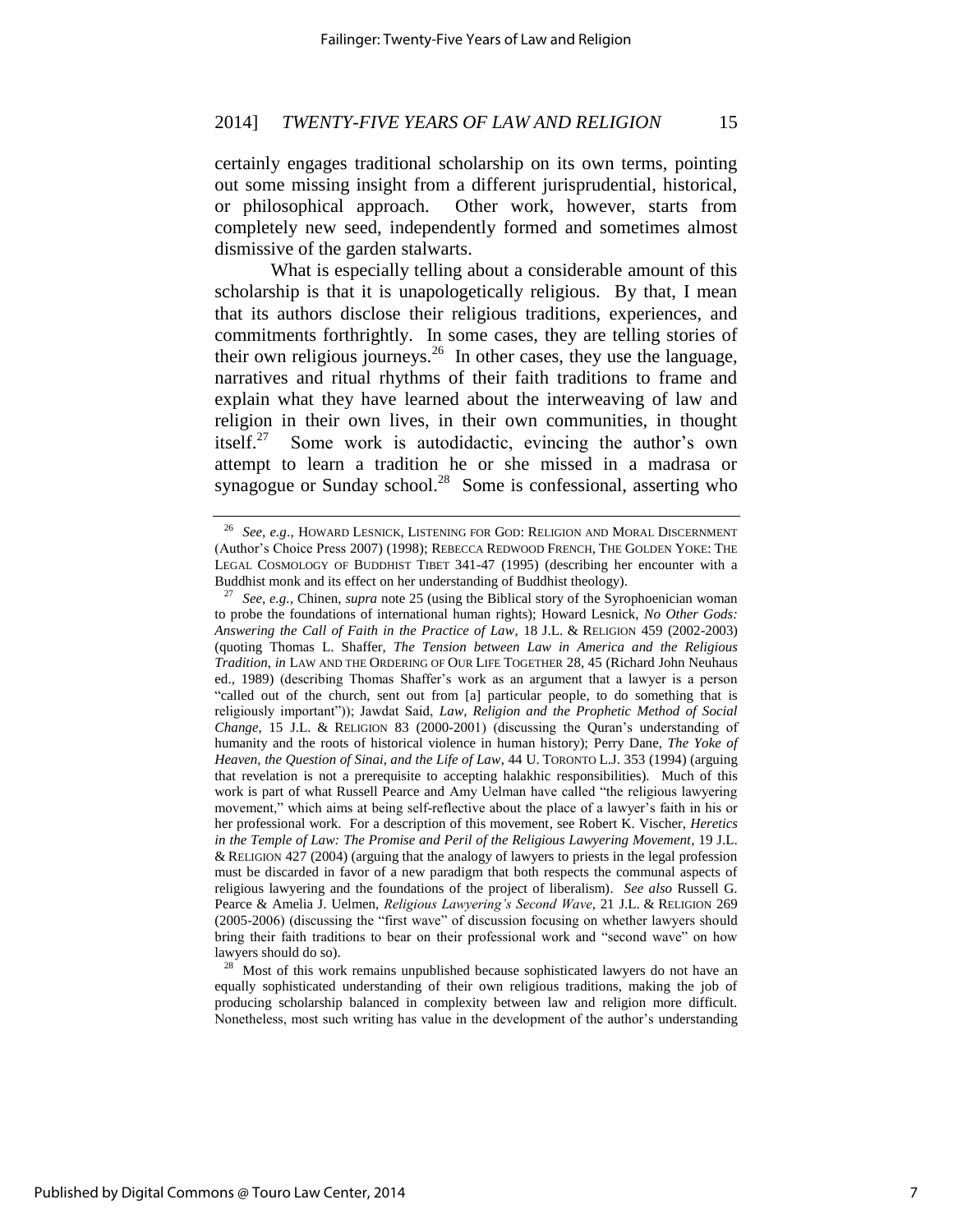God is and what we can know of God and God's work in the world.<sup>29</sup> But even in that work framed in what some would call more "objective" or "observational" language, the author often discloses his or her faith history in the choice of subject, approach, or argument.<sup>30</sup>

This willingness to speak out of one's own faith tradition is a welcome development for many reasons. From the speaker's perspective, it is more authentic, allowing the author to describe his own and his community's experience in a way not distorted or diminished by politically or socially dominant voices in this nation. The hearer or reader of these pieces written in an explicitly religious voice may also test the speaker's propositions to see if they ring true to his or her own faith community's experience or that of his or her other community of identity. He or she can also identify parallel experiential grounds to assent to, enrich, criticize, or reject propositional claims. Such authentic speech also adds to the diversity of voice in the larger community replacing stereotypes about particular religions with truths, signaling a welcome to still others who may have been timid about raising religiously informed voices in public space, and creating respect for traditions that have been forgotten or misheard through the ages.

Out of this new abundance of voices, the dynamic of law and religion discussion has undergone a dramatic change. Law and religion scholarship was once heavily centered on the concerns of mainline law and religion scholars whose thought structures were

of his or her own tradition.

<sup>29</sup> *See, e.g.*, David K. DeWolf & Robert J. Araujo, *And God's Justice Shall Become Ours: Reflections on Teaching Law in a Catholic University*, 11 REGENT U. L. REV. 37, 37 (1998) (noting that "the realization that everything depends on God's transcendent truth lies at the heart of seeking and doing justice"); Ze'ev W. Falk, *Gender Differentiation and Spirituality*, 13 J.L. & RELIGION 85, 87 (1995-1996) (discussing the need for Jewish scholars to engage feminists to ensure that criticism of patriarchal structures will be supplemented with a new Jewish theology that embodies the idea of the Torah, which "means primarily selfeffacement vis-à-vis God and readiness to stand in judgment before Him").

<sup>30</sup> *See, e.g.*, Robert F. Cochran, Jr., *Catholic and Evangelical Supreme Court Justices: A Theological Analysis*, 4 U. ST. THOMAS L.J. 296 (2006) (using the evangelical doctrine of sphere sovereignty and common grace, and the Catholic doctrines of natural law and subsidiarity to explain Supreme Court members' jurisprudence and the composition of the Court); Mohammed Abu-Nimer, *A Framework for Nonviolence and Peacebuilding in Islam*, 25 J.L. & RELIGION 217 (2000-2001) (describing an Islamic theory of nonviolence and peacebuilding); Robert E. Rodes, Jr., *Pilgrim Law*, 11 J.L. & RELIGION 255, 264 (1994-1995) (describing the quest of Christian jurisprudence to "pursue an unknown end by inefficacious means" such as "pilgrim law").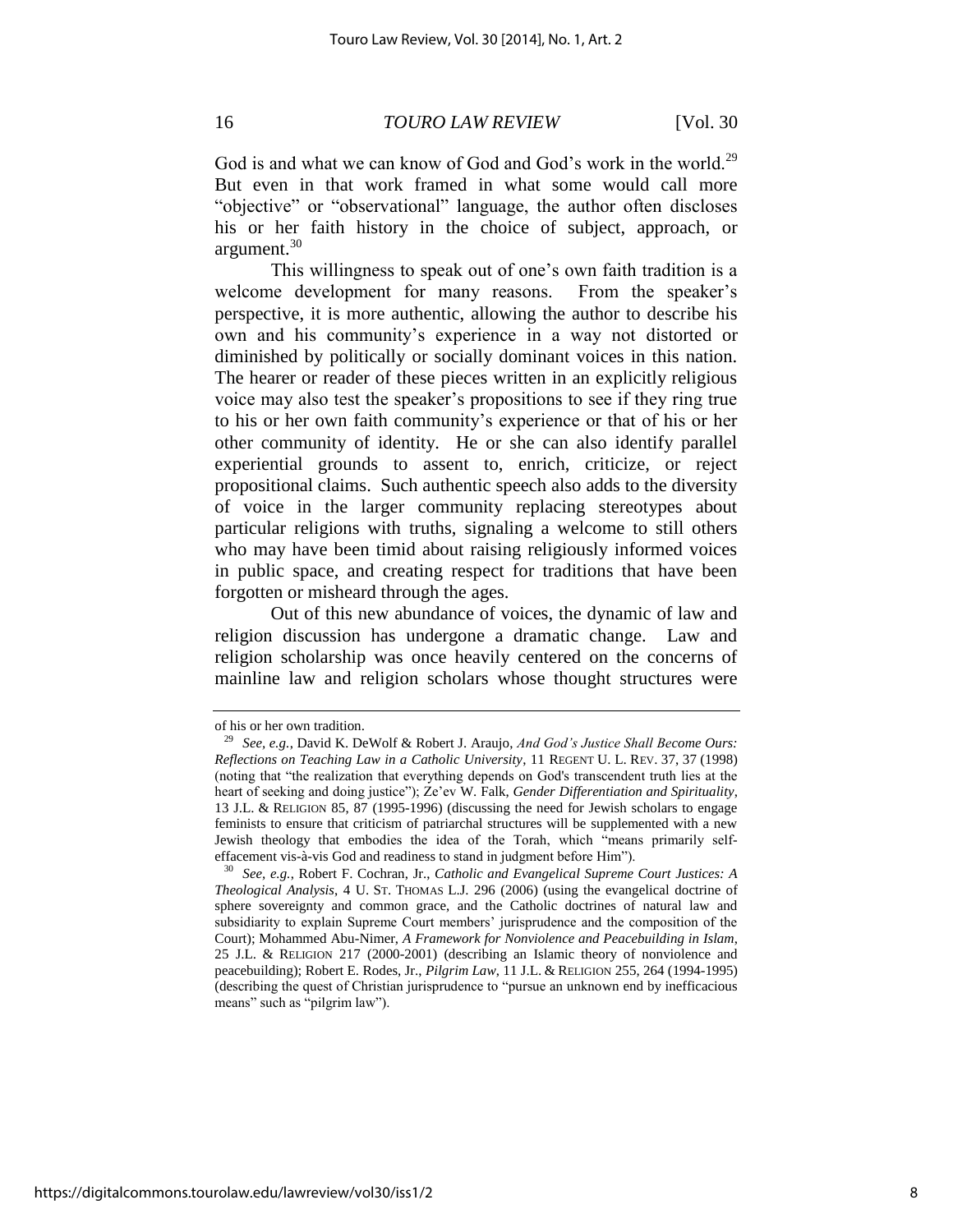embedded in powerful majority religions in America. The narrative they have shaped responds to concerns such as mediating a constitutional course between individual freedom and social  $control<sub>1</sub><sup>31</sup>$  the definition of equality for religious individuals and groups,<sup>32</sup> the necessity of parallel treatment of religious and secular institutions, $33$  and the contours of individual freedom to dissent. $34$ Generally, cultural and religious minorities—Jews, Muslims, Hindus, Buddhists, Native religionists, "peculiar" Christians, $35$  and religious women, among others—have been imagined by this scholarship (if at all) as strangers or outsiders, either invisible or challenging to the traditional American imagination.<sup>36</sup> Put another way, they have been

<sup>31</sup> *See, e.g.*, Daniel R. Heimbach, *Contrasting Views of Religious Liberty: Clarifying the Relationship between Responsible Government and the Freedom of Religion*, 11 J.L. & RELIGION 715 (1994-1995) (discussing the reasons for protecting religious liberty and constraints on it to preserve the security of the civil order).

<sup>32</sup> *See, e.g.*, Alan E. Brownstein, *Evaluating School Voucher Programs through a Liberty, Equality and Free Speech Matrix*, 31 CONN. L. REV. 871 (1999) (discussing, in part, whether a constitutional regime requiring similar funding for both religious and secular schools is necessary).

<sup>33</sup> *See, e.g.*, Robin Charlow, *The Elusive Meaning of Religious Equality*, 83 WASH. U. L.Q. 1529, 1531 (2005) (examining the difficulty of arriving at a meaning for religious equality). For a discussion of how theology can inform the equality principle generally, see Robin W. Lovin, *Equality and Covenant Theology*, 2 J.L. & RELIGION 241, 243 (1984) (arguing that Puritan social thought shares "voluntaristic [tendencies] and egalitarian tendencies" with contractarian philosophy, informed by the values of dignity and equal participation).

<sup>34</sup> *See, e.g.*, Milton R. Konvitz, *Civil Disobedience: Reflections on the Contribution of James Luther Adams*, 12 J.L. & RELIGION 9, 10-11 (1995-1996) (discussing Adams' 1970 essay on the limits of civil disobedience); John T. Noonan, Jr., *Principled or Pragmatic Foundations for the Freedom of Conscience?*, 5 J.L. & RELIGION 203 (1987) (discussing theological warrants in Augustine and Aquinas for freedom of conscience); Douglas Sturm, *Constitutionalism and Conscientiousness: The Dignity of Objection to Military Service*, 1 J.L. & RELIGION 265 (1983) (arguing that constitutionalism, and the Free Exercise Clause specifically, should be read as guaranteeing the right of a conscientious objector not to participate in war, even if his objection is to a specific war).

<sup>35</sup> *See, e.g.*, David M. Smolin, *Religion, Education and the Theoretically Liberal State: Contrasting Evangelical and Secularist Perspectives*, 44 J. CATH. LEGAL STUD. 99, 103 (2005) (discussing how Christian evangelicals are perceived as threatening and stereotyped); *see also* STEPHEN L. CARTER, THE CULTURE OF DISBELIEF: HOW AMERICAN LAW AND POLITICS TRIVIALIZE RELIGIOUS DEVOTION 6-7 (1993) ("Our culture seems to take the position that believing deeply in the tenets of one's faith represents a kind of mystical irrationality . . . .").

<sup>36</sup> *See, e.g.*, STEPHEN M. FELDMAN, PLEASE DON'T WISH ME A MERRY CHRISTMAS: A CRITICAL HISTORY OF THE SEPARATION OF CHURCH AND STATE (1997) (arguing that the American tradition of church-state separation has been used to dominate minority religions, particularly focusing on Judaism); Azizah Yahia al-Hibri, *Muslim Women's Rights in the Global Village: Challenges and Opportunities*, 15 J.L. & RELIGION 37, 46-55 (2000-2001) (describing women's rights in the original Islamic understanding).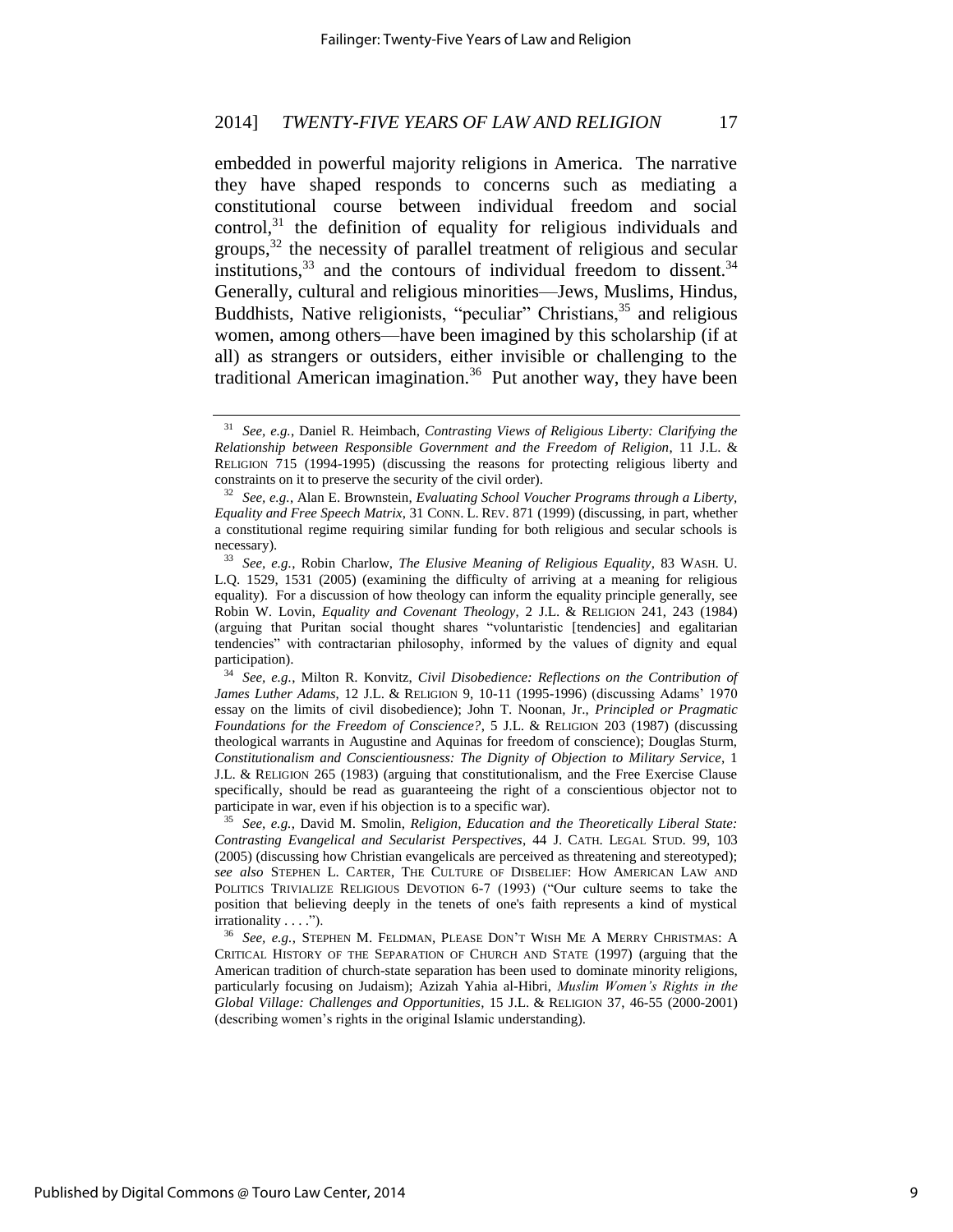an ethical and constitutional "problem" to be addressed by mainline scholars.<sup>37</sup>

However, the democratization of law and religion has meant that the conversation between mainline law and religion scholars and "outsider" scholars has become bi-directional. To be sure, in one direction, establishment law and religion scholars have reached out to embrace the work of scholars from these outsider traditions, legitimizing them and their work in the academy and the scholarly community.<sup>38</sup> And they have nurtured scholarly communities emerging from within these once "outsider" religions.<sup>39</sup>

In the other direction, however, "outsider" religion scholars are independently shaping their ideas from the soil of their own traditions. As they do, they have reached out to include mainline law and religion scholars in *their* conversations as well. At the risk of trivializing these conversations by categories, I would suggest at least five current streams characterizing what was once "outsider" scholarship. Many law and religion scholars working in such "outsider" traditions have published work in more than one of these streams, and indeed, some individual scholarly works reflect more than one of these streams.

One of these streams, notably among Islamic law scholars but one which I believe can also be seen in Jewish law and evangelical

 $37$  Scott Idleman has argued that religion poses a threat that it will compete with the state for sovereignty, which accounts for the failure of minority religious claims to prevail in constitutional adjudication. Scott C. Idleman, *Why the State Must Subordinate Religion*, *in* LAW AND RELIGION: A CRITICAL ANTHOLOGY 175, 186 (2000). Of course, there are some notable exceptions to my claim—for example, we would be remiss not to acknowledge the significant impact that Jewish scholars and lawyers have made on mainline Establishment Clause jurisprudence in the mid-twentieth century. *See, e.g.*, J. David Holcomb, *Religion in Public Life: The 'Pfefferian Inversion' Reconsidered*, 25 J.L. & RELIGION 57-58 (2009-2010) (discussing the church-state separation philosophy of Leo Pfeffer, termed "arguably the twentieth century's most influential voice for the separation of church and state.").

<sup>&</sup>lt;sup>38</sup> For example, see the fellowship and research programs at Emory University's Center for the Study of Religion and Law, *Research Opportunities*, CENTER FOR THE STUDY OF LAW AND RELIGION, http://cslr.law.emory.edu/joint-degree-program/research-opportunities// (last visited Jan. 6, 2014); and *Mission & History*, CENTER FOR THE STUDY OF LAW AND RELIGION, http://cslr.law.emory.edu/about/mission-history/ (last visited Jan. 6, 2014). I will, hereinafter, refer to the "Center for the Study of Law and Religion" as "CSLR."

<sup>39</sup> *See, e.g.*, *Twenty-first Annual Journal of Law and Religion Symposium: "Emerging Voices in Islamic Jurisprudence"*, HAMLINE UNIVERSITY SCHOOL OF LAW, http://law.hamline.edu/Content.aspx?id=4294974878 (last visited Jan. 6, 2014); *Islam and Human Rights Fellowship Program*, CSLR, http://cslr.law.emory.edu/research/islamic-legalstudies/islam-and-human-rights-fellowship-program/ (last visited Jan. 6, 2014).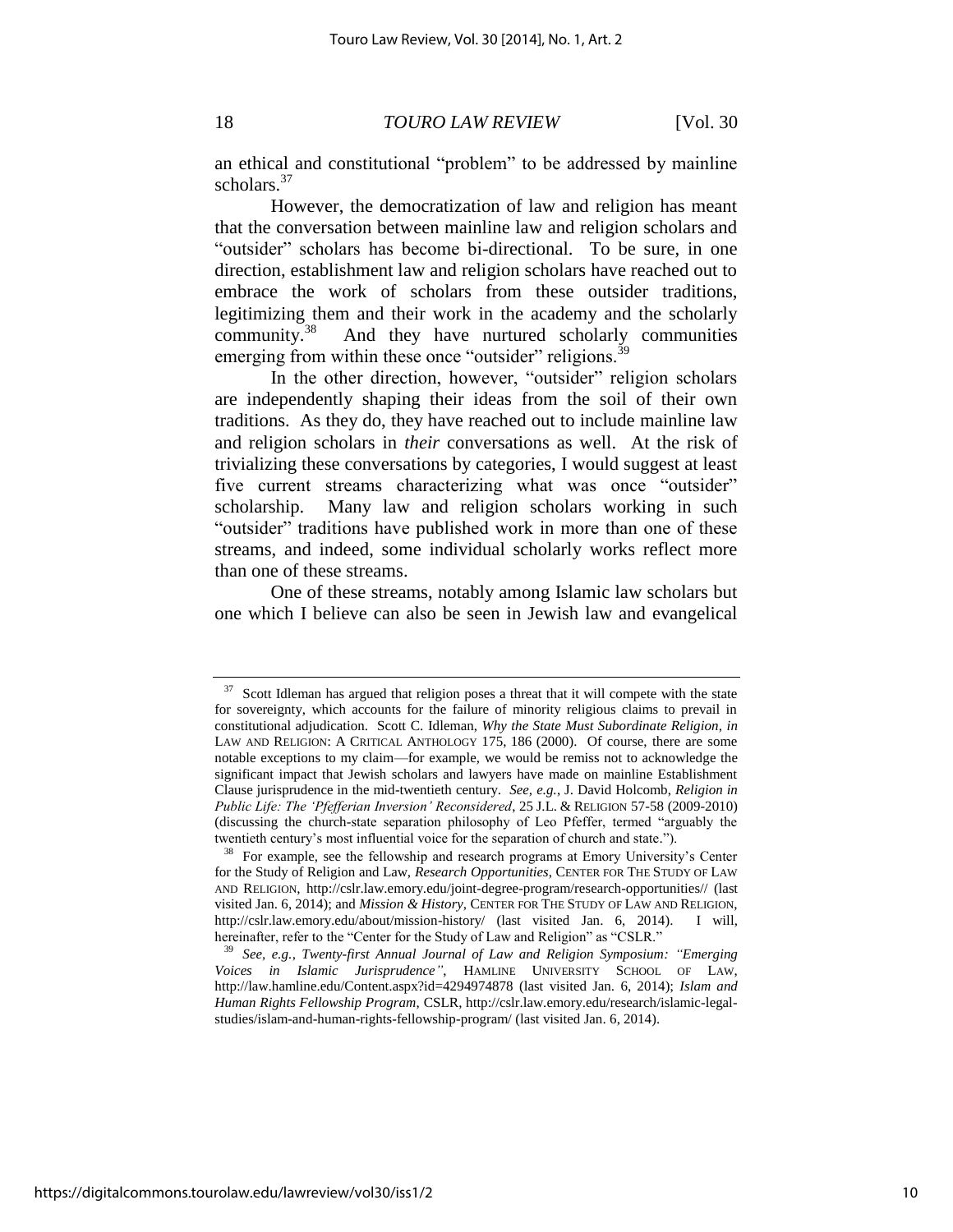literature, $40$  is corrective. This scholarship attempts to rebut popular Western misconceptions about the outsider religion and its views. This is crucially important scholarship, because both the public and lawyers and judges too often get their ideas about religious traditions from those ignorant about the traditions, even sometimes from racists and fearmongers.<sup>41</sup> In terms of this corrective scholarship, I think of the work of scholars like Asifa Quraishi-Landes and Azizah al-Hibri, $42$  whose work is vital to combating this disinformation, particularly within our own profession. This scholarship is critical because without trust, and without truth, it is difficult to build a lasting political or social community in a religiously pluralistic world.

A second stream of scholarship works at building bridges. Recognizing that they stand with feet in both worlds, one in their own tradition and one in the mainline tradition, these scholars have attempted to bring the conversation between the traditions together, by pointing out their similar or even parallel theological and ethical approaches to legal problems that have recurred throughout human history. I think of Sam Levine's work in comparative criminal law and legal interpretation, $43$  as well as other Jewish law comparative

<sup>40</sup> *See, e.g.*, Suzanne Last Stone, *Spinoza's Identity and Philosophy: Jewish or Otherwise?*, 25 CARDOZO L. REV. 579, 581 (2003) (debunking the myth that "American law shares an intellectual affinity with Jewish law"); David M. Smolin, *Religion, Education and the Theoretically Liberal State: Contrasting Evangelical and Secularist Perspectives*, 44 J. CATH. LEGAL STUD. 99, 103-07 (2005) (discussing stereotypes about evangelical Christians and politics).

<sup>41</sup> For a discussion of these stereotypes, see Sahar Aziz, *Sticks and Stone, the Words that Hurt: Entrenched Stereotypes Eight Years after 9/11*, 13 N.Y. CITY L. REV. 33 (2009) (describing how stereotypes influence racial profiling, anti-terrorism legislation and case law as well as proposing causes of action to combat these dangers); David Cole, *Secrecy, Guilt by Association and the Terrorist Profile*, 15 J.L. & RELIGION 267, 268 (2000-2001) (arguing that the Immigration and Nationalization Service's use of secret evidence and guilt by association is driven by stereotypes, ignorance and prejudice).

<sup>42</sup> *See, e.g.*, Asifa Quraishi-Landes, *Rumors of the Sharia Threat are Greatly Exaggerated: What American Judges Really Do with Islamic Family Law in their Courtrooms*, 57 N.Y.L. SCH. L. REV. 245, 247 (2012-2013) (dispelling myths about the effect of so-called "sharia law" on American law); Azizah Yahia al-Hibri, *Muslim Women's Rights in the Global Village: Challenges and Opportunities*, 15 J.L. & RELIGION 37, 37-39 (2000-2001) (describing basic tenets of Islam regarding women's rights for both Islamic and non-Islamic audiences in an attempt to show both audiences that "Islam is not a mere 'Oriental' religion, but a world religion which is capable of meeting the needs of Muslims in all historical eras and all geographical locations.").

<sup>43</sup> *See, e.g.*, Samuel J. Levine, *Rethinking Self-Incrimination, Voluntariness, and Coercion, through the Perspective of Jewish Law and Legal Theory*, 12 J.L. SOCIETY 72 (2010- 2011); Samuel J. Levine, *Capital Punishment in Jewish Law and its Application: A Conceptual Overview*, 29 ST. MARY'S L.J. 1037 (1998) (discussing comparatively the underpinnings of Jewish and American law on coerced confessions and capital punishment);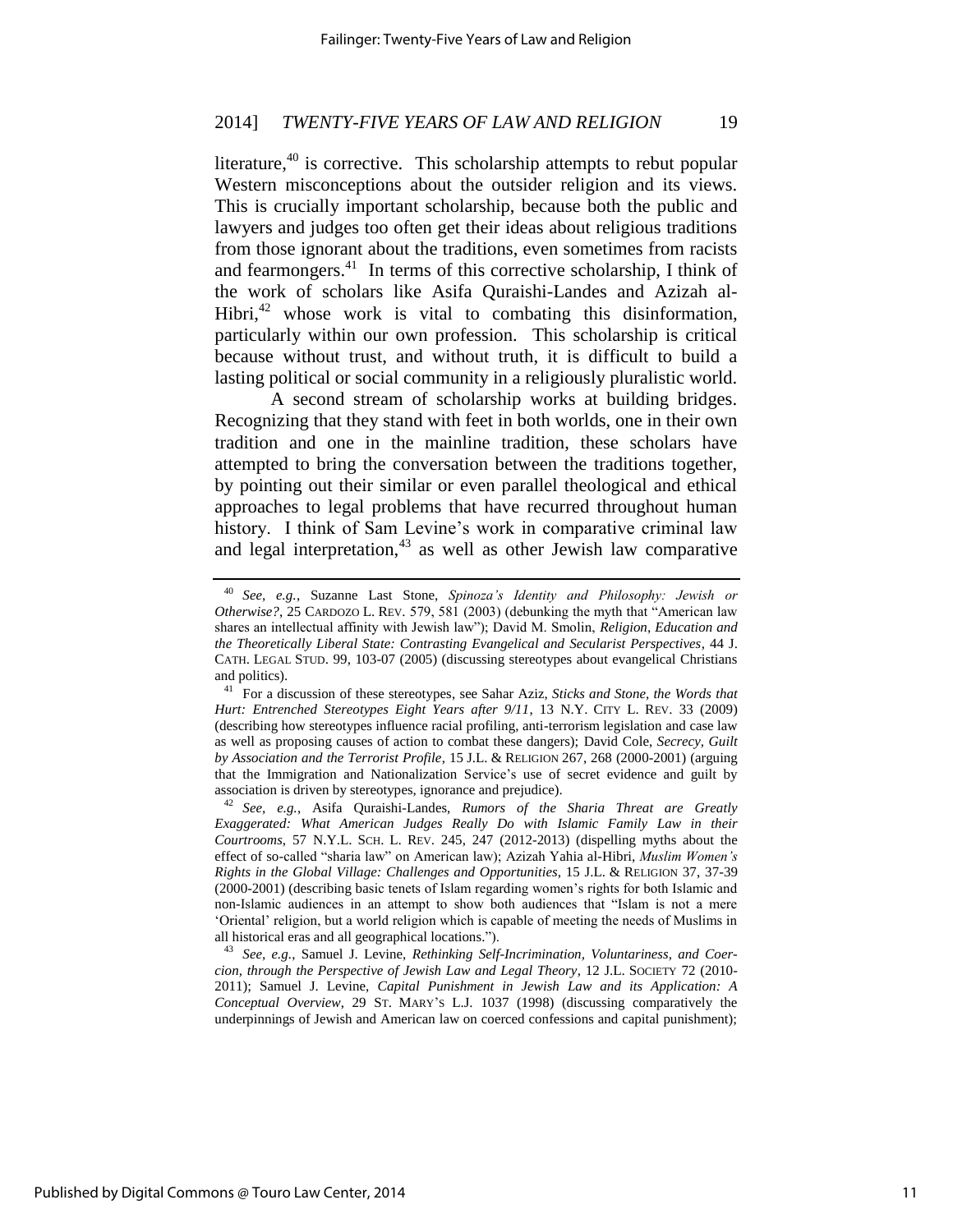work on commercial exploitation of others by Shahar Liftschitz, or on freedom of speech and inciting language by Jonathan Crane.<sup>44</sup> Islamic jurisprudence boasts similar efforts to compare its jurisprudence to secular American and other mainstream schools of jurisprudence, by scholars like Quraishi-Landes, Intisar Rabb, and Sadiq Reza.<sup>45</sup> This conversation is important, not only for building trust among religious communities, but for establishing common ground on which we can move forward in the practical task of lawmaking in pursuit of our desire to create a more just community.

A third stream might be termed "invited to observe" work. In this stream, law and religion scholars, who once primarily conversed with others from their own tradition in journals aimed exclusively at members of that tradition, have moved these conversations into mainline journals or books.<sup>46</sup> Thus, for example, honest

Samuel J. Levine, *An Introduction to Legislation in Jewish Law, with References to the American Legal System*, 29 SETON HALL L. REV. 916 (1999) (comparing Jewish and American legislative assumptions).

<sup>44</sup> *See, e.g.*, Shahar Lifshitz, *Oppressive-Exploitative Contracts: A Jewish Law Perspective*, 23 J.L. & RELIGION 425 (2007-2008) (comparing Jewish law's focus in unconscionability cases on individual distress and modern secular law's focus on individual autonomy); Jonathan K. Crane, *Defining the Unspeakable: Incitement in Halakhah and Anglo American Jurisprudence*, 25 J.L. & RELIGION 329, 330-33 (2010) (showing how the Jewish law of incitement focuses on threats to the integrity of the Jewish community, while Anglo-American law focuses on specific and imminent harm to individuals). Professor Levine has catalogued comparative approaches in Jewish law in more than one article. *See, e.g.*, Samuel J. Levine, *Emerging Application of Jewish Law in American Legal Scholarship: An Introduction*, 23 J.L. & RELIGION 43 (2007-2008) (composing a bibliography of such works). This conversation occurs also from the standpoint of other traditions. *See, e.g.*, Gregory A. Kalscheur, *Christian Scripture and American Scripture: An Instructive Analogy?*, 21 J.L. & RELIGION 101 (2005-2006) (comparing interpretive principles in constitutional and Biblical interpretation).

<sup>45</sup> *See, e.g.*, Asifa Quraishi, *On Fallibility and Finality: Why Thinking Like a Qadi Helps Me Understand American Constitutional Law*, 2009 MICH. ST. L. REV. 339, 340-41 (2009) (describing how a review of qadi practice "illustrates that the Court simultaneously performs two roles: it is both the final adjudicator of constitutional disputes and also the ultimate expositor of constitutional law."); Sadiq Reza, *Islam's Fourth Amendment: Search and Seizure in Islamic Doctrine and Muslim Practice*, 40 GEO. J. INT'L L. 703, 708-09, 722 (2009) (refuting arguments that Fourth Amendment-like search and seizure protections existed in traditional Islamic law, though suggesting that the foundations for such protections can be found); Intisar A. Rabb, *The Islamic Rule of Lenity: Judicial Discretion and Legal Canons*, 44 VAND. J. TRANSNAT'L L. 1299, 1302 (2001) (arguing that the rule of lenity in Islam evidences stronger legislative authority by judges than the American rule).

<sup>46</sup> *See, e.g.*, Sister Sara Butler, *Catholic Women and Equality: Women in the Code of Canon Law*, *in* FEMINISM, LAW AND RELIGION 345-66 (Marie A. Failinger et al eds., 2013) ["hereinafter FAILINGER, SCHILTZ AND STABILE"] (arguing that canon law treats Catholic women as equals, despite their exclusion from the priesthood); Susan J. Stabile, *The Catholic Church and Women: The Divergence Between What is Said and What is Heard*, *in*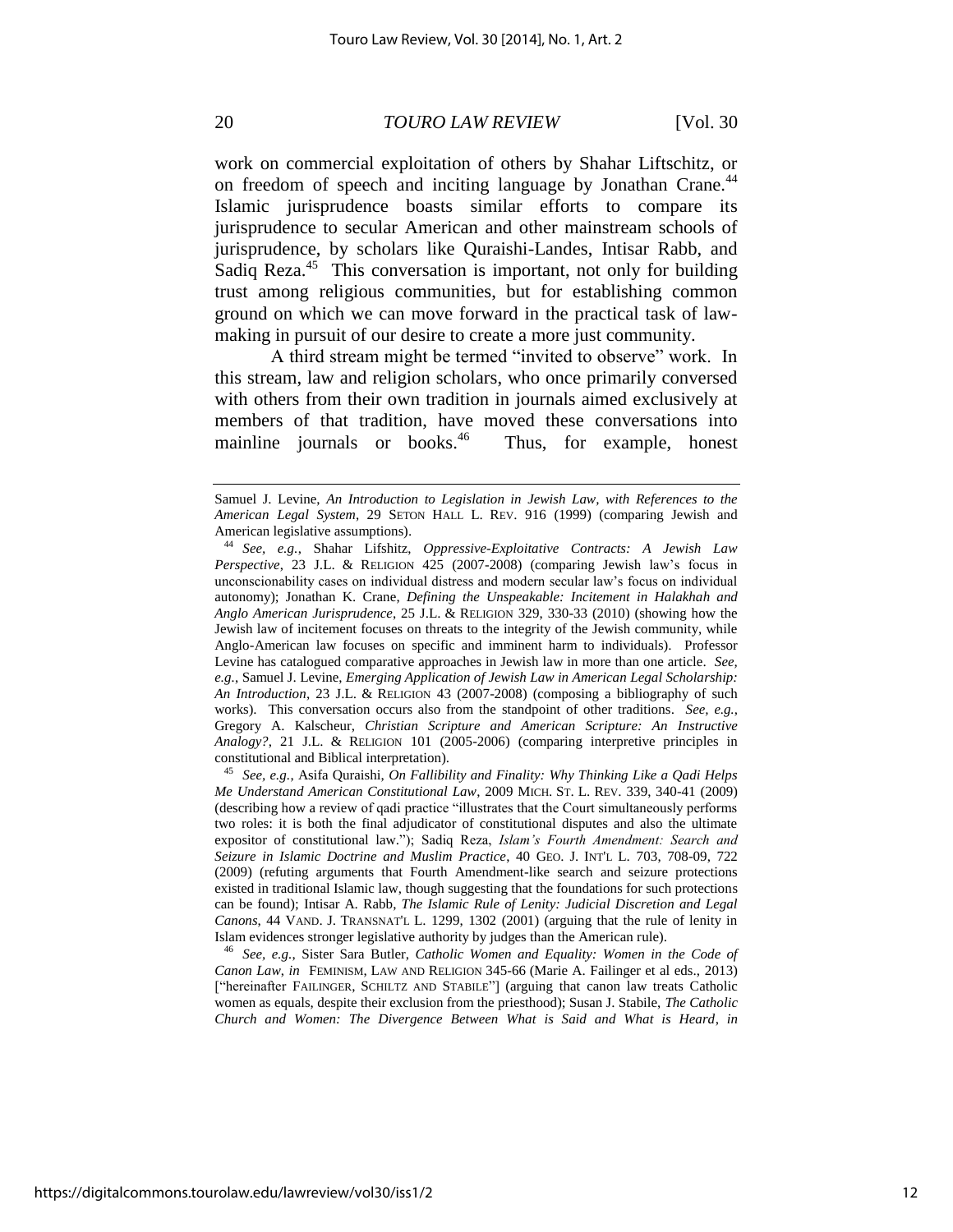conversations about the competitive relationship between Jewish and secular authorities in the State of Israel, $47$  or the response of religious communities to wife-beating<sup>48</sup> or whether mix-gendered prayers are permitted in Islam<sup>49</sup> is now occurring out in the open, for the rest of the world to hear. But in these conversations, non-Jews and non-Muslims are invited in primarily as observers to these internal debates rather than as full conversation partners.<sup>50</sup> This "invited to observe" stream of law and religious scholarship is important for at least two reasons. First, it signals a level of trust in the rest of the law and religion community, assuming that those of us who are not part of these religious communities will neither use these internal conversations to demean or distort our description of that tradition to others, and that we will have the common sense not to try to control this conversation, asserting our own intellectual privilege. I hope, of course, those of us who are so trusted will continue to earn that trust by faithfully supporting and accurately transmitting these internal conversations.

Second, if those of us who are outsiders to particular traditions can observe such conversations as silent listeners, we have a better prospect of achieving a minimally competent understanding

FAILINGER, SCHILTZ AND STABILE, *supra*, at 63-80 (arguing that, regardless of their exclusion from the priesthood, Catholic women should be more visible in the Church, in areas such as liturgy and non-priestly positions of authority, to demonstrate Catholicism's commitment to women's equality); Hina Azam, *Competing Approaches to Rape in Islamic Law*, *in*  FAILINGER, SCHILTZ AND STABILE, *supra*, at 327-39 (describing debate among Islamic scholars about whether rape was considered a form of zina, or adultery in classical Islamic law).

<sup>47</sup> *See, e.g.*, Daphna Hacker, *Religious Tribunals in Democratic States: Lessons from the Israeli Rabbinical Courts*, 27 J.L. & RELIGION 59 (2011-2012) (describing the competition for "business" between religious and secular courts in Israel, and contending that religious courts have changed their practices to compete with these courts); Adam S. Hofri-Winogradow, *A Plurality of Discontent: Legal Pluralism, Religious Adjudication and the State*, 26 J.L. & RELIGION 57 (2010-2011) (describing Israel's integrationist model for including rabbinical courts, and comparing it with Western community court models).

<sup>48</sup> *See, e.g.*, Naomi Graetz, *Jewish Law: The Case of Wifebeating*, *in* FAILINGER, SCHILTZ AND STABILE, *supra* note 46, at 307-28; Juliane Hammer, "*Men are the Protectors of Women" Negotiating Marriage, Feminism, and (Islamic) Law in American Muslim Efforts Against Domestic Violence*, *in* FAILINGER, SCHILTZ AND STABILE, *supra* note 46, at 237-54.

<sup>49</sup> *See, e.g.*, Ahmed Elewa & Laury Silvers, *"I am one of the People": A Survey and Analysis of Legal Arguments on Woman-Led Prayer in Islam*, 26 J.L. & RELIGION 141, 141- 43 (2011) (discussing the controversial "Wadud prayer" and debating whether Islamic law permits, or should be immediately reformed to permit, women to lead mixed-gender prayers).

<sup>50</sup> *See supra* notes 46-49 (compiling resources inviting outside scholars to observe the traditions and discussions of various traditions).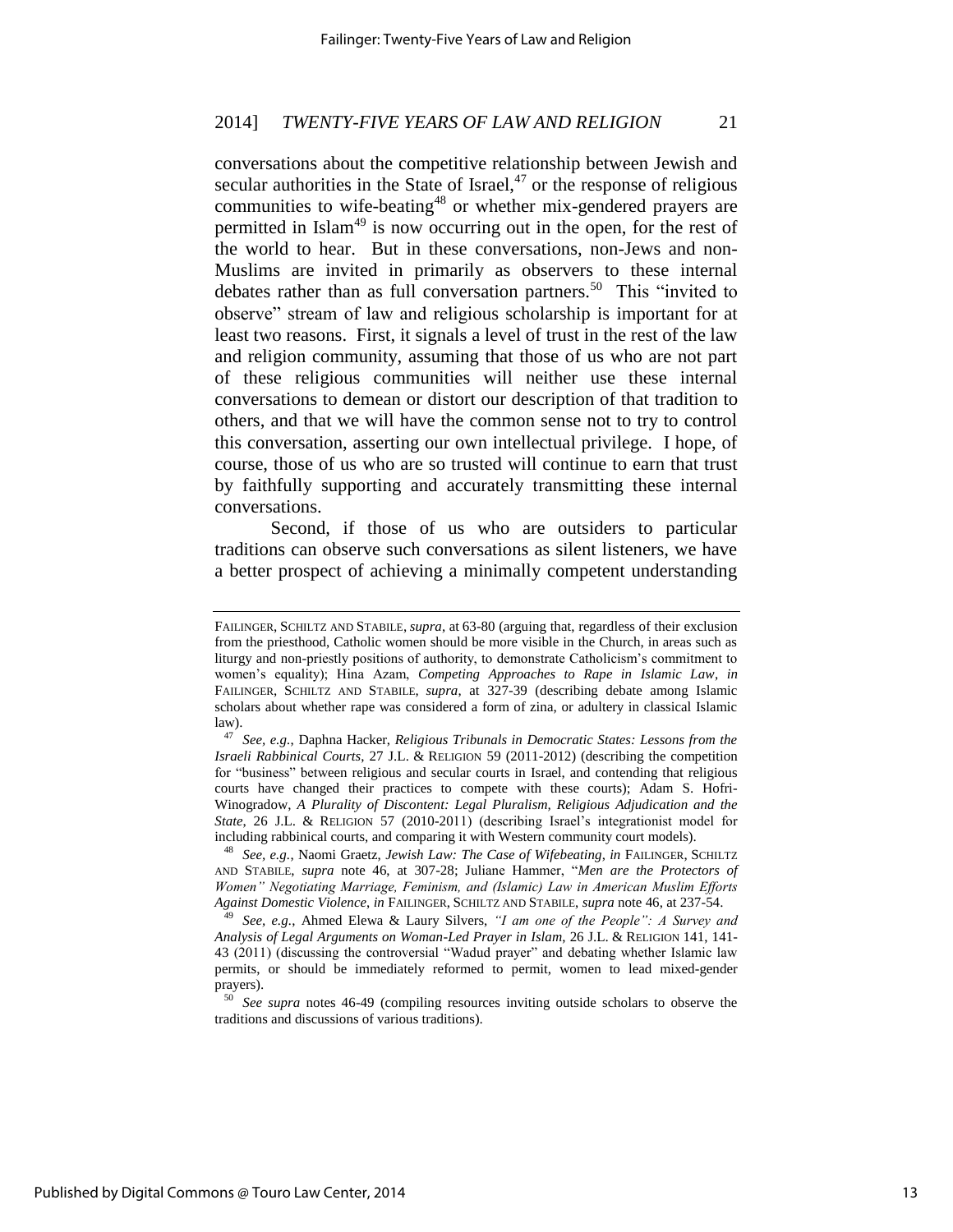of the rich complexity of such religious communities—something that seems almost impossible without the ability to listen in to these internal scholarly conversations. I can't imagine, for example, how one could even get close to understanding the role of women in Buddhist religious society<sup>51</sup> or the difficult situation of the agunah in Jewish law,<sup>52</sup> without listening to this internal conversation, and I am honored to have been allowed to listen. At some point, those of us who are outsiders to these traditions may have insights to contribute as persons able to stand outside a tradition and see it in a different way, but this task is a delicate matter and requires an invitation from those inside if it is going to be at all useful.

A fourth stream of this scholarship is prophetic or critical. It often accepts the mainline conversation on law and religion as a starting ground, but argues, from within one or more religious traditions, that the law embodies problematical ethical or theological assumptions about the nature of the human person, his or her relationship to others, the good community, etc.<sup>53</sup> While again I risk trivializing, usually the chief goal of such literature is not simply to argue that outsider traditions are superior to the mainline tradition or others. Sometimes, of course, some of this literature tries to encourage the mainline tradition to adopt some of the ethical values of an outsider religious tradition in framing jurisprudence, law and legal systems.<sup>54</sup> Other times, this prophetic literature wants to

<sup>51</sup> *See, e.g.*, Rebecca Redwood French, *Daughters of the Buddha: The Sakyadhita Movement, Buddhist Law and the Position of Buddhist Nuns*, *in* FAILINGER, SCHILTZ AND STABILE, *supra* note 46, at 371-87; *see also* Mary Szto, *Chinese Women Lawyers and Judges as Priests*, *in* FAILINGER, SCHILTZ AND STABILE, *supra* note 46, at 391-402 (comparing traditional exclusion of women from Chinese religious roles to modern-day embrace of such women in priest-like roles).

<sup>52</sup> *See, e.g.*, Avishalom Westreich, *The "Gatekeepers" of Jewish Family Law: Marriage Annulment as a Test Case*, 27 J.L. & RELIGION 329 (2011-2012) (discussing internal Jewish law debates over whether marriage annulment can legitimately be used to free the agunah from her "chained" fate).

<sup>53</sup> *See, e.g.*, Nimat Hafez Barazangi, *Why Muslim Women are Re-interpreting the Qur'an and Hadith: A Transformative Scholarship-Activism*, *in* FAILINGER, SCHILTZ AND STABILE, *supra* note 46, at 257-76 (arguing that Muslim women's interpretation of religious texts is critical to achieving justice for women and an authentic understanding of Islam's vision for humankind).

<sup>54</sup> *See, e.g.*, Lifschitz, *supra* note 44, at 448-53 (arguing that secular law shares some of the values of Jewish law regarding oppressive contracts, but can be inspired to incorporate a better balance of individuality and solidarity in a dialogue with Jewish law); Amina Wadud, *Towards a Qur'anic Hermeneutics of Social Justice: Race, Class, and Gender*, 12 J.L. & RELIGION 37, 38 (1995-1996) (arguing for a vision of social justice informed by the Qur'an, noting that "[f]rom [a] Muslim perspective, the Qur'anic world-view provides the most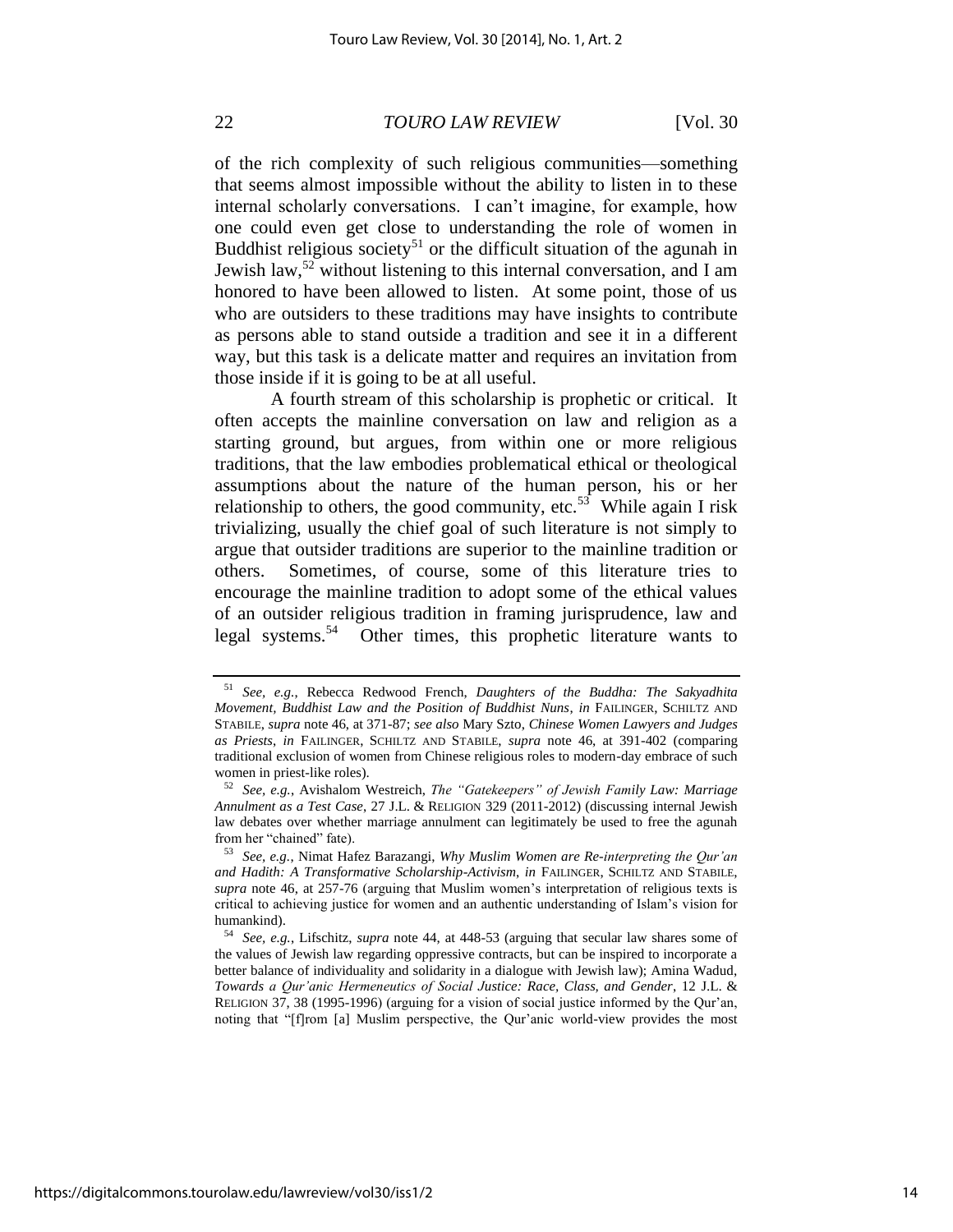question whether the mainline tradition has lost its way, either because its founding ethical principles have been corroded over time or because they have been misapplied because of competing and distorting concerns.<sup>55</sup> Such literature sometimes argues that the mainline tradition should wield power making, interpreting, or enforcing secular law in a way that is truer to its own core. Examples of this genre, to my mind, include the work on Martin Luther King's Beloved Community,<sup>56</sup> evangelical Christian critiques of law's failure to protect human rights,<sup>57</sup> Jewish understandings of law as obligation,<sup>58</sup> Buddhism's critique of the law from its fundamental value of compassion,<sup>59</sup> and Islam's vision of human rights.<sup>60</sup>

Finally, while they are often difficult to distinguish from the prophetic or critical, some streams of outsider law and religion scholarship might be termed transformational. As the name suggests, prophetic or critical literature primarily attempts to push mainline

<sup>58</sup> *See, e.g.*, Robert M. Cover, *Obligation: A Jewish Jurisprudence of the Social Order*, 5 J.L. & RELIGION 65 (1987) (contrasting jurisprudence based on rights and on mitzvoth).

<sup>60</sup> *See, e.g.*, Anver M. Emon, *Natural Law and Natural Rights in Islamic Law*, 20 J.L. & RELIGION 351 (2004-2005) (rejecting the view that Islamic law is positivist and proposing an authentically Islamic natural rights tradition that can inform international human rights debates); Ebrahim Moosa, *The Dilemma of Islamic Human Rights Schemes*, 15 J. L & RELIGION 185, 214-15 (2000-2001) (arguing that secular and Muslim human rights traditions are differently informed, and that Muslim theorists should re-think their views on rights given changes in human society and concepts of self and other).

efficient avenue for comprehensive alleviation of problems of oppression.").

<sup>55</sup> *See, e.g.*, Frances Raday, *Modesty Disrobed: Gendered Modesty Rules under the Monotheistic Religions*, *in* FAILINGER, SCHILTZ AND STABILE, *supra* note 46, at 283-306 (showing how religious modesty rules, which served important religious values, were used by religious patriarchies to keep women in subordinate places).

<sup>56</sup> *See, e.g.*, Anthony Cook, *King and the Beloved Community: A Communitarian Defense of Black Reparations*, 68 GEO. WASH. L. REV. 959, 959 (2000) (following Dr. King's metaphor of the Beloved Community, arguing for a move "from a fear-based conception of justice prevalent in Liberal theories to a love-based conception of justice that valorized the principles of spiritual unity and interdependent existence.").

<sup>57</sup> *See, e.g.*, David P. Gushee, *Evangelicals and Politics: A Rethinking*, 23 J.L. & RELIGION 1 (2008) (discussing the 2004 National Association of Evangelicals for the Health of the Nation statement describing human rights that evangelicals support); *but see* Joel A. Nichols, *Evangelicals and Human Rights: The Continuing Ambivalence of Evangelical Christians' Support for Human Rights*, 24 J.L. & RELIGION 629 (2008-2009) (discussing difficulties with evangelical support of secular human rights assumptions).

<sup>59</sup> *See, e.g.*, Deborah J. Cantrell, *With Compassion and Lovingkindness: One Feminist Buddhist's Exploration of Feminist Domestic Violence Advocacy*, *in* FAILINGER, SCHILTZ AND STABILE, *supra* note 46, at 219-36 (correcting Western feminist understandings of Buddhism's precept of compassion as neglecting patriarchal power, and describing how Buddhism's focus on connectedness and loving kindness permits feminists to respond to domestic violence in ways other than anger).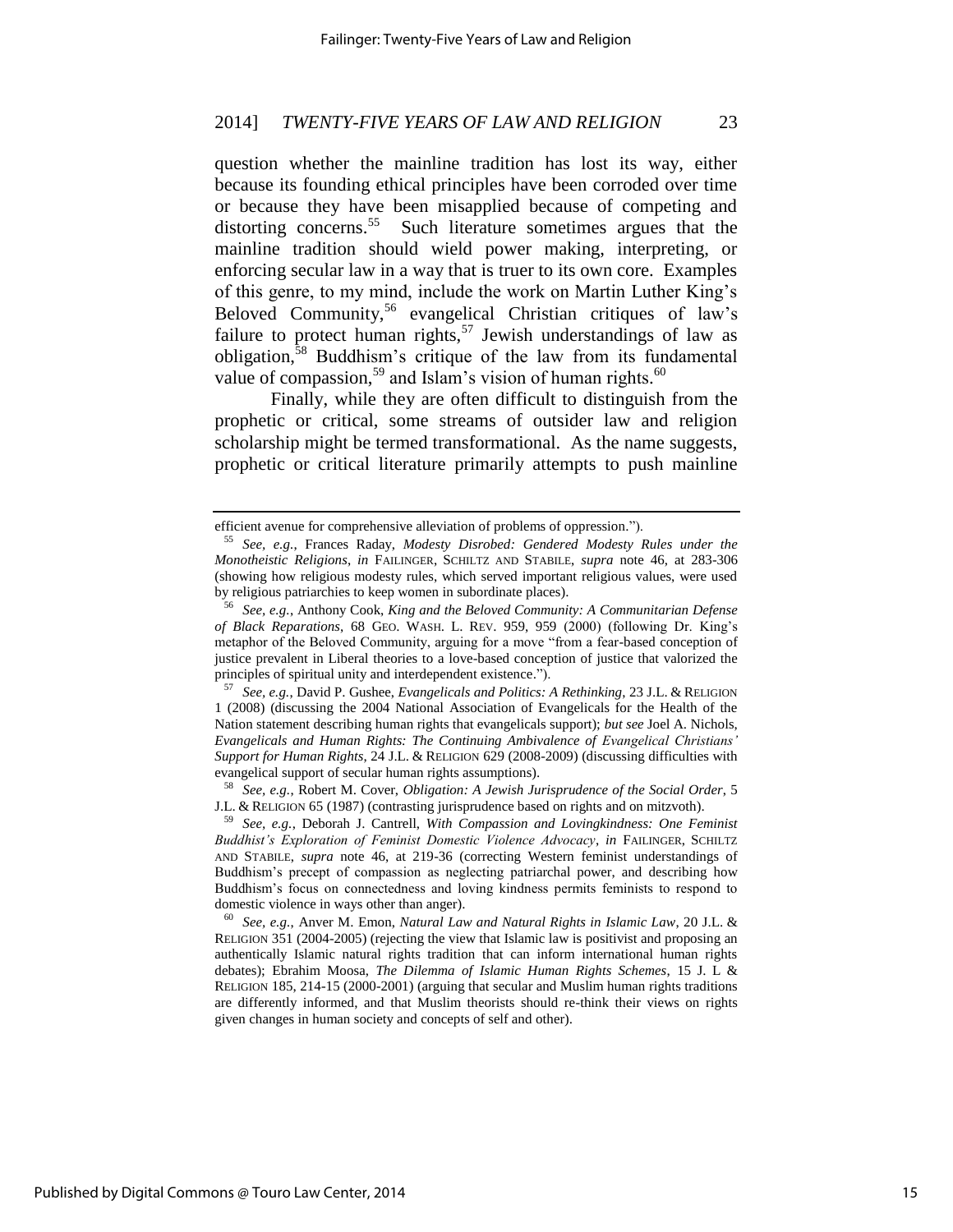traditions to acknowledge how the law has strayed from its founding values. Transformational scholarship discards many of the basic premises of mainline scholarship, including assumptions about proper genres, anthropological and sociological presumptions about human nature and activity, and ethical first principles. Instead, transformational scholarship proposes its own. Some feminist law and religion scholarship, for example, fit this description of transformation, by rejecting many of the premises of mainline law and religion scholarship. $61$  In terms of genre, it has followed other feminist scholarship in discarding purely philosophical arguments in favor of (at least partial) narrative; it uses personal, concrete and metaphorical language rather than abstract, logical generalization,  $62$ and occasionally it uses poetic, dramatic or other genres through which to speak. $63$  As with other feminist scholarship, it discards presumptions about human nature and interaction, such as assumptions that human beings are distinct, isolated, self-focused, and that they primarily thrive on individual freedom, personal achievement, and material well-being.<sup>64</sup> Indeed, it may call into question our Western understanding of the law itself, for example, as Emily Hartigan has done in thinking the spirit of the law.<sup>65</sup> As with other feminist scholarship and other outsider traditions, feminist law and religion scholarship may instead argue for the ethical priorities of vulnerability, belonging, interconnection and compassion in the

<sup>61</sup> *See, e.g.*, FAILINGER, SCHILTZ AND STABILE, *supra* note 46 (outlining articles compiling minority perspectives).

<sup>62</sup> *See, e.g.*, Emily Hartigan, *What is the Matter with Antigone?*, *in* FAILINGER, SCHILTZ AND STABILE, *supra* note 46, at 85-104 (posing a feminist challenge to the "false knowability" of Western scientific rationalism).

<sup>63</sup> *See, e.g.*, Lydia Johnson-Hill, *Three of My Sisters*, 12 J.L. & RELIGION 25 (1996) (describing the experience of oppressed third world women through a poem). For the narrative approach, see M. Christian Green, *From Third Wave to Third Generation: Feminism, Faith, and Human Rights*, *in* FAILINGER, SCHILTZ AND STABILE, *supra* note 46, at 141-71 (using stories of the lives of religious activists Dorothy Day, Wangari Maathai, Rigoberta Menchu, and Aung San Suu Kyi to show how "third wave" religious feminism is critical to the development of "third generation" human rights for women); Emily Hartigan, *What is the Matter with Antigone?*, *in* FAILINGER, SCHILTZ AND STABILE, *supra* note 46, at 85-104 (reflecting upon the legal suppression of the feminism through the story of Antigone).

<sup>64</sup> *See, e.g.*, Cheryl B. Preston, *Deconstructing Equality in Religion*, *in* FAILINGER, SCHILTZ AND STABILE, *supra* note 46, at 25-62 (deconstructing secular feminist deconstructions of religion as based on a male standard of comparison, in favor of a feminist Christian model for equality).

<sup>65</sup> *See, e.g.*, Emily Fowler Hartigan, *Law and Mystery: Calling the Letter to Life Through the Spirit of the Law of State Constitutions*, 6 J. L & RELIGION 225 (1988).